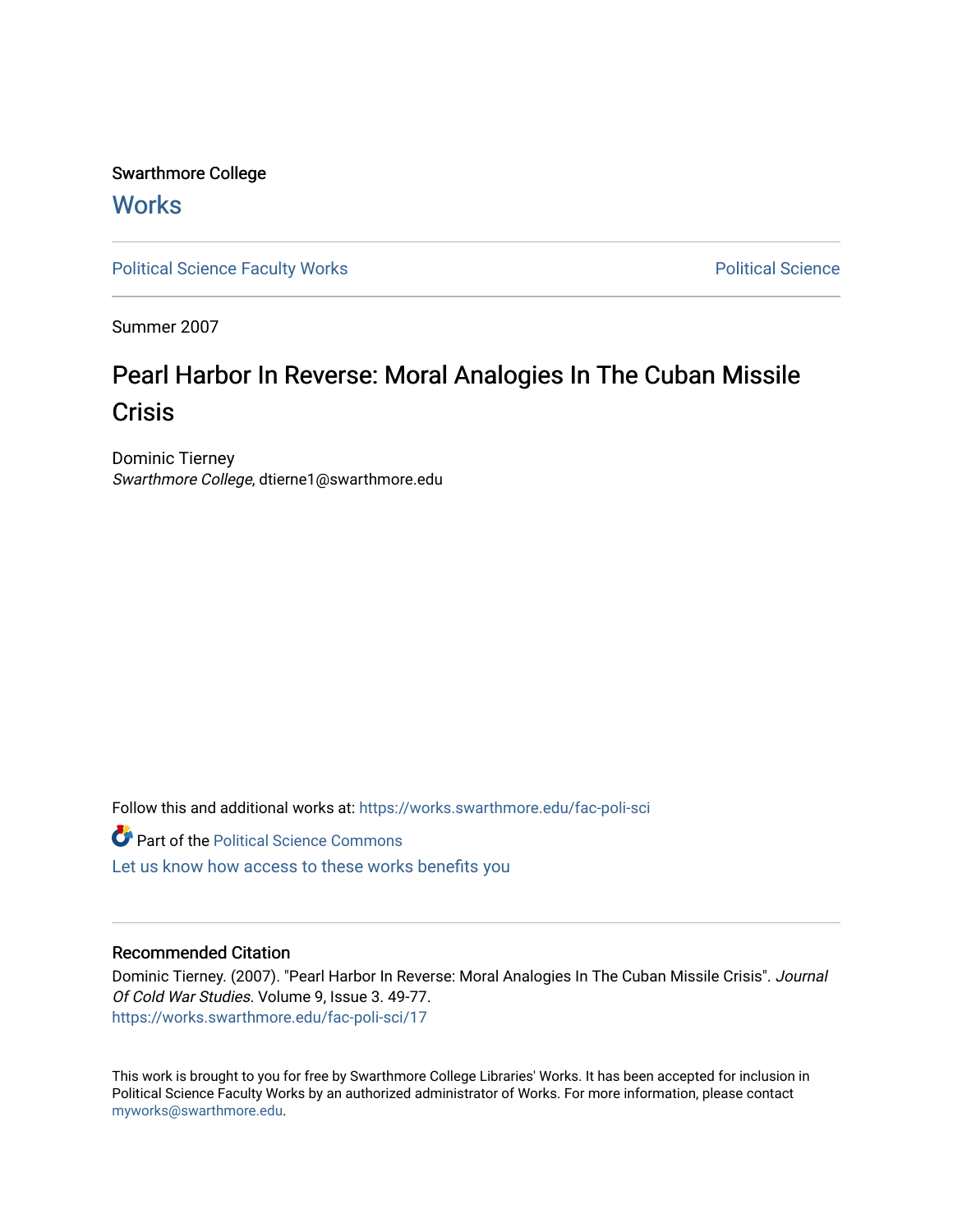

# "Pearl Harbor in Reverse": Moral Analogies in the Cuban Missile Crisis

Dominic Tierney

Journal of Cold War Studies, Volume 9, Number 3, Summer 2007, pp. 49-77 (Article)



Published by The MIT Press

 $\rightarrow$  For additional information about this article https://muse.jhu.edu/article/219469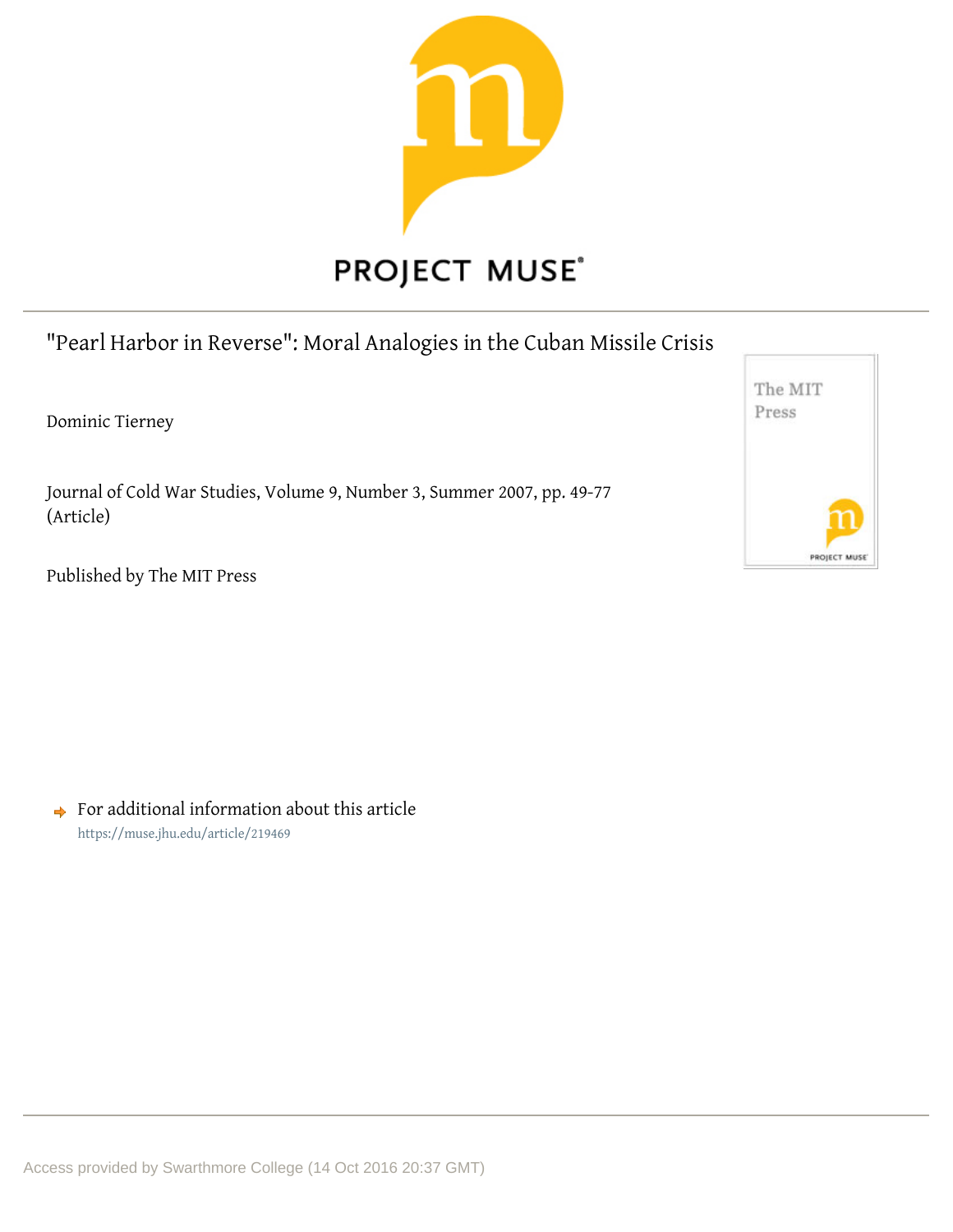# **"Pearl Harbor in Reverse"**

Moral Analogies in the Cuban Missile Crisis

# ✣ **Dominic Tierney**

[A] course of action where we strike without warning is like Pearl Harbor . . . It's . . . it's the kind of conduct that's such that one might expect of the Soviet Union. It is *not* conduct that one expects of the United States.

*George Ball, Thursday, 18 October 1962.*

This article analyzes the role of the Pearl Harbor moral analogy in the 1962 Cuban missile crisis. People draw moral analogies when they judge the rights and wrongs of an act on the basis of parallels with previous actions deemed to be moral or immoral. Such analogies are part of the broader class of historical analogies. Whereas *strategic* historical analogies use past cases to discern what is at stake in a situation and whether certain policies will be effective, *moral* historical analogies focus on the ethics of a decision. For example, recent proponents of humanitarian intervention in Darfur regularly invoke the failure to halt genocide during World War II or in Rwanda in 1994. In the first presidential debate between John Kerry and George Bush in 2004, Kerry stated that he would be willing to use military force in Sudan: "I'll tell you this, as president, if it took American forces to some degree to coalesce the African Union, I'd be prepared to do it because we could never allow another Rwanda. It's the moral responsibility for us and the world."<sup>1</sup>

<sup>1. &</sup>quot;Transcript of the Candidates' First Debate in the Presidential Campaign," *The New York Times,* 1 October 2004, p. A20. At the groundbreaking for the U.S. Holocaust Museum, George H. W. Bush told the audience, "Here we will learn that each of us bears responsibility for our actions and for our failure to act. Here we will learn that we must intervene when we see evil arise." Michael C. Desch, "The Myth of Abandonment: The Use and Abuse of the Holocaust Analogy," *Security Studies,* Vol. 15, No. 1 (January–March 2006), p. 2. One reason for President Bill Clinton's shift toward supporting the use of air strikes against Serbia in the Yugoslav conflict may have been his attendance at the dedication of the U.S. Holocaust Museum in April 1993, which according to one adviser left Clinton "very anguished." See Douglas C. Foyle, "Public Opinion and Bosnia: Anticipating Disaster," in Ralph G.

*Journal of Cold War Studies*

Vol. 9, No. 3, Summer 2007, pp. 49–77

<sup>© 2007</sup> by the President and Fellows of Harvard College and the Massachusetts Institute of Technology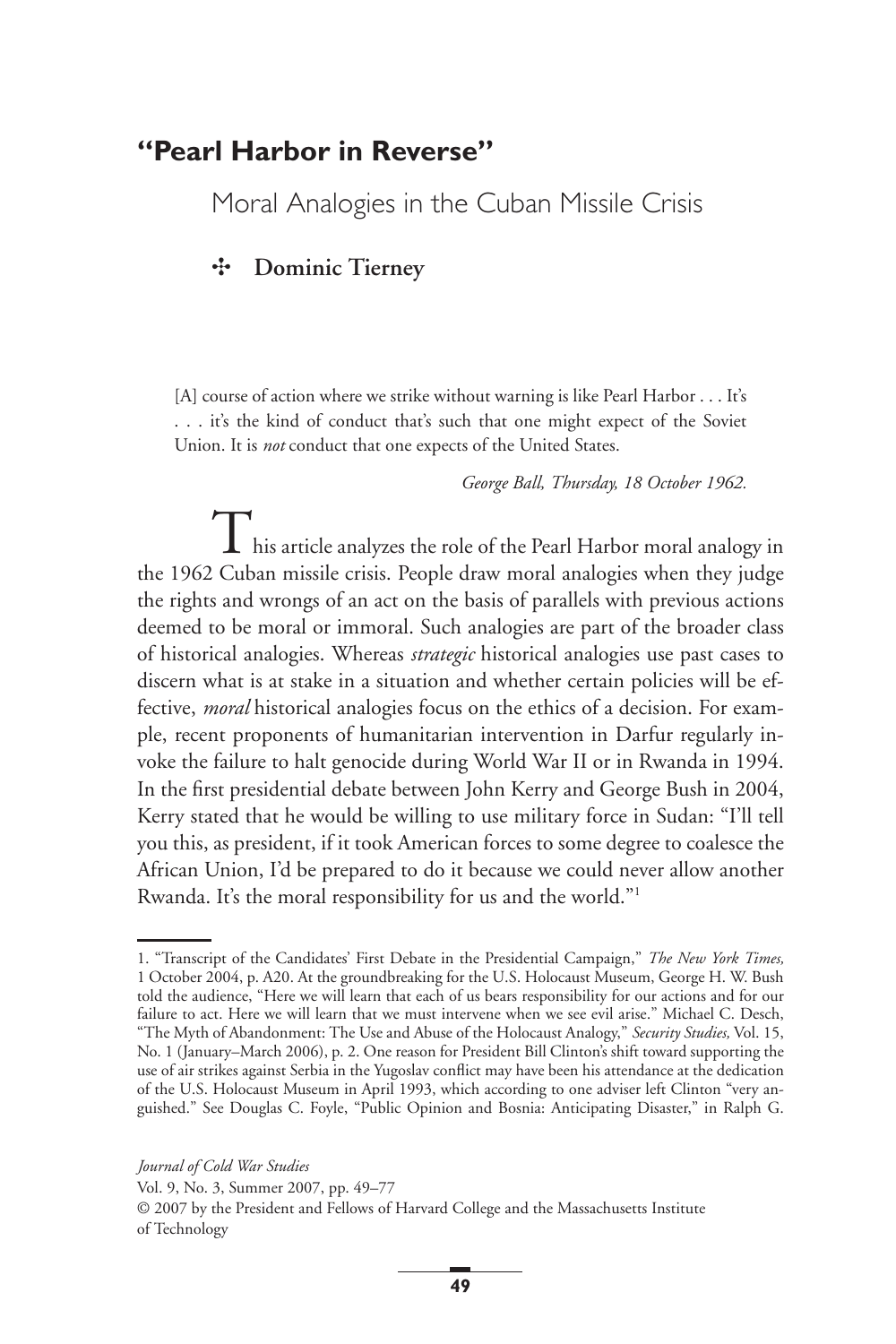During the Cuban missile crisis, a number of U.S. policymakers argued against a surprise U.S. air strike against Soviet missile sites in Cuba because it would be morally analogous to the Japanese attack on Pearl Harbor in 1941. The use of this moral analogy in the Cuban missile crisis is important in at least five respects.

First, ethical parallels with 1941 contributed significantly to President John F. Kennedy's decision not to launch immediate air strikes against Cuba and to proceed instead with a naval blockade of the island. The Pearl Harbor moral analogy was a sufficient condition for Kennedy to reject the option of an air strike without prior warning to Moscow. Furthermore, by eliminating the surprise attack option, the Pearl Harbor moral analogy removed the most attractive air strike option in strategic terms and thereby pushed the administration toward choosing the blockade.

Second, the moral analogy's causal impact in 1962 is remarkable for several reasons: first, because it challenged one of the dominant postwar historical analogies—the Munich analogy—that suggested a tough response to aggression; second, because a strong international norm against surprise attacks did not yet exist; third, because policy toward Cuba was an arena in which the Kennedy administration previously had displayed few moral qualms; fourth, because the exigent circumstances of the missile crisis would lead one to expect that ethical concerns would have been secondary to strategic considerations; and fifth, because the proposed U.S. attack was not, in fact, morally analogous to Pearl Harbor.

Third, although many historians of the Cuban missile crisis have noted the use of the Pearl Harbor analogy, no previous studies have examined its role in any detail.2 Fortunately, a major source has recently become available that sheds light on this role. President Kennedy secretly taped many of the key meetings during the crisis, enabling us to hear and assess the impact of the analogy on the discussion and actors' policy preferences.3 The tapes reveal a

Carter, ed., *Contemporary Cases in U.S. Foreign Policy: From Terrorism to Trade* (Washington, DC: CQ Inc., 2005), p. 9.

2. Many studies of the missile crisis weave references to the Pearl Harbor analogy into the narrative but provide little reflection on its role in decision-making. Paul Anderson briefly discussed the analogy in a 1981 article, although at the time only limited sources were available. Paul A. Anderson, "Justifications and Precedents as Constraints in Foreign Policy Decision-Making," *American Journal of Political Science,* Vol. 25, No. 4 (November 1981), pp. 738–761.

3. The tapes can be downloaded from www.whitehousetapes.org, a website run by the Miller Center of Public Affairs at the University of Virginia. Ernest May and Philip Zelikow should be applauded for their efforts to transcribe the tapes, initially published as Ernest R. May and Philip D. Zelikow, eds., *The Kennedy Tapes: Inside the White House during the Cuban Missile Crisis* (Cambridge, MA: Harvard University Press, 1997), and then revised and republished in 2001 as Timothy Naftali, Ernest May, and Philip Zelikow, eds., *The Presidential Recordings, John F. Kennedy: The Great Crises,* Vols. 2 and 3 (New York: W. W. Norton, 2001). However, their volumes, especially the 1997 edition, are marred by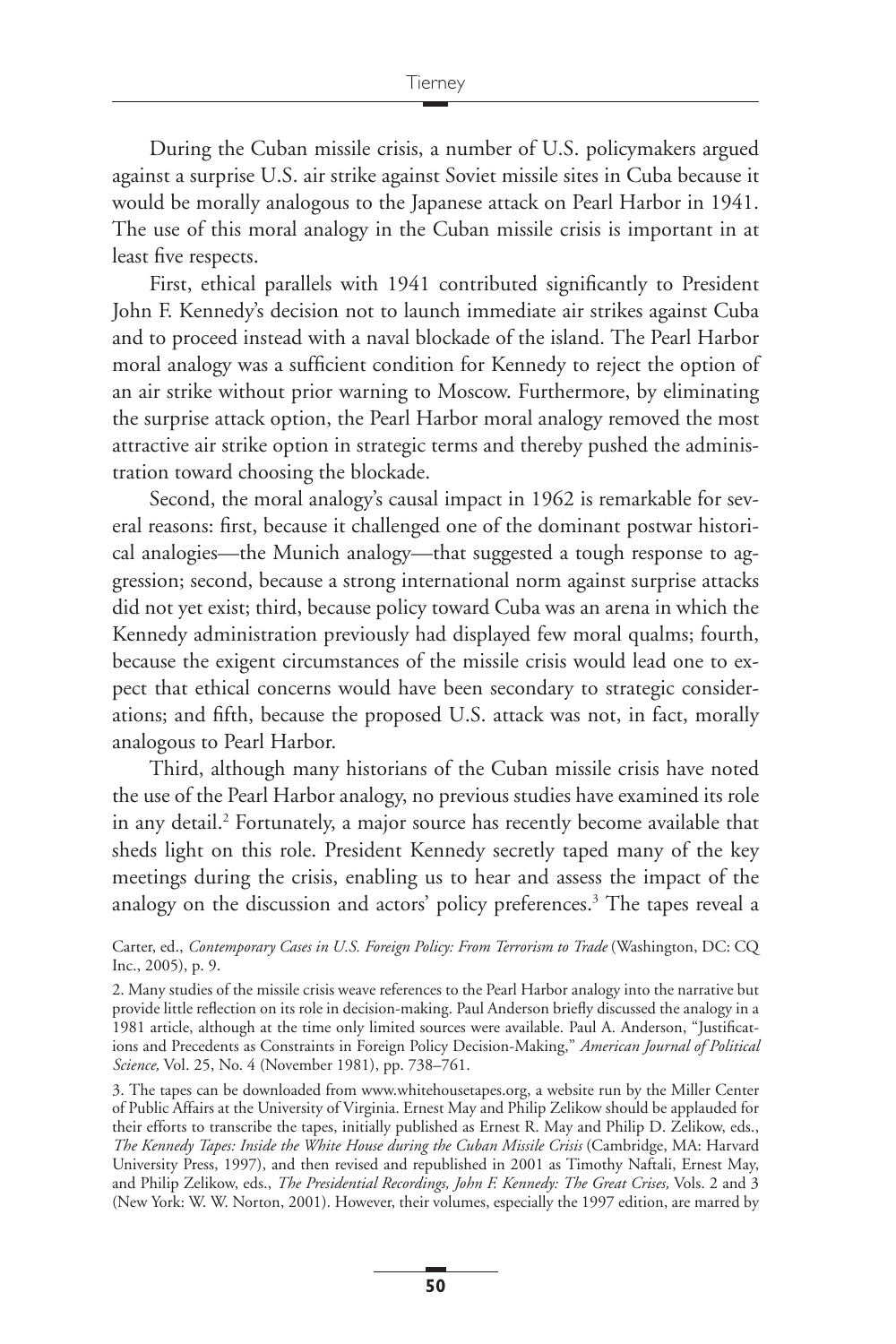story starkly at odds with early accounts of how the Pearl Harbor analogy featured in the crisis. The writings and memoirs of the former special counsel to the president Theodore Sorensen and former Attorney General Robert F. Kennedy suggest that Robert Kennedy was the one who introduced the analogy into the discussion as part of an ethical argument against air strikes.<sup>4</sup> In reality, Robert Kennedy was extremely hawkish at the start of the crisis. The officials who first discussed the moral analogy were Central Intelligence Agency (CIA) Director John McCone and Under Secretary of State George Ball. Robert Kennedy, far from having been the first to champion the normative parallel, was himself deeply influenced by it as he changed from being a hawk to a dove.

Fourth, the use of ethical parallels in the Cuban missile crisis offers insights into wider foreign policymaking. Scholars previously have explored how decision-makers employ historical analogies, but they have not focused specifically on moral analogies.<sup>5</sup> This neglect is unwarranted because moral analogies have unique characteristics and can enable ethical concerns to feature suddenly and unexpectedly in decision-making. Moral analogies tend to be employed by leaders with a propensity for moral rhetoric in regard to formative experiences. The analogies have the greatest impact when referring to conspicuously immoral behavior. The fact that moral analogies prospered in the unfertile soil of the Cuban missile crisis deliberations provides significant evidence for their wider potential impact.<sup>6</sup>

Fifth, four decades after the Cuban missile crisis ended, analogies with

4. Theodore C. Sorensen, *Kennedy* (New York: Harper and Row, 1965), p. 684; Elie Abel, *The Missile Crisis* (Philadelphia: Lippincott, 1966); and Robert F. Kennedy, *Thirteen Days: A Memoir of the Cuban Missile Crisis* (New York: W. W. Norton and Co., 1999).

5. Yuen Foong Khong, *Analogies at War: Korea, Munich, Dien Bien Phu, and the Vietnam Decisions of 1965* (Princeton, NJ: Princeton University Press, 1992); Ernest R. May, *"Lessons" of the Past: The Use and Misuse of History in American Foreign Policy* (New York: Oxford University Press, 1973); and Richard E. Neustadt and Ernest R. May, *Thinking in Time: The Uses of History for Decision-Makers* (New York: The Free Press, 1986).

6. Harry Eckstein, "Case Study and Theory in Political Science," in Fred I. Greenstein and Nelson W. Polsby, eds., *Strategies of Inquiry* (Reading, MA: Addison-Wesley, 1975), pp. 79–137; and Alexander L. George, "Case Studies and Theory Development: The Method of Structured Focused Comparison," in Paul Gordon Lauren, ed., *Diplomacy: New Approaches in History, Theory and Policy* (London: Macmillan, 1979), pp. 43–68.

important errors. The volumes should therefore be used in conjunction with Sheldon Stern's interpretive narrative, *Averting the "Final Failure": John F. Kennedy and the Secret Cuban Missile Crisis Meetings* (Stanford, CA: Stanford University Press, 2003). See also Sheldon M. Stern, "What JFK Really Said," *The Atlantic Monthly,* Vol. 285, No. 5 (May 2000), pp. 122–128; and Sheldon M. Stern, "Source Material: The 1997 Published Transcripts of the JFK Cuban Missile Crisis Tapes: Too Good to Be True?" *Presidential Studies Quarterly,* Vol. 30, No. 3 (September 2000), pp. 586–593. I listened to all the relevant material from the Kennedy tapes, but I cite from the above works where I consider the published version to be an accurate rendition of what was said. In several cases I found errors in the published transcript, as indicated in the relevant footnotes.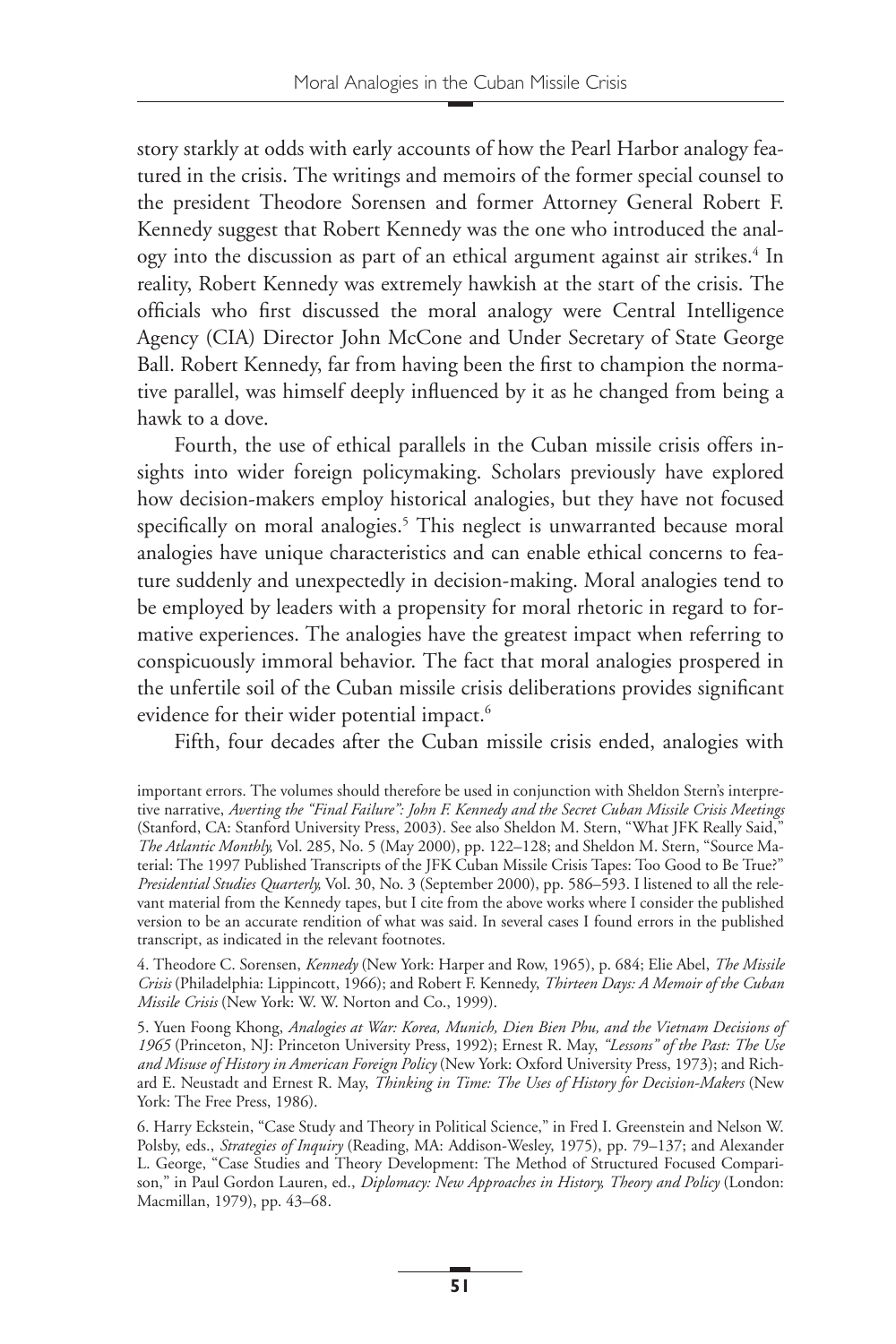Pearl Harbor were reborn on both sides of the debate over the war in Iraq. Indeed, the very phrase "Pearl Harbor in reverse" that was invoked to discredit air strikes during the Cuban missile crisis, was again employed to question the morality of a U.S. attack on Iraq. However, in comparison to the missile crisis, the "Pearl Harbor in reverse" argument generated little traction in 2003. The varying power of this moral analogy over time highlights the circumstances in which ethical parallels tend to be effective and ineffective.

The story of the Cuban missile crisis is well known. Soviet missile installations in Cuba were discovered on 15 October 1962, and President Kennedy was briefed the following morning. The White House perceived the deployment as a major threat to national security and the U.S. position in the region and assembled an executive committee (the "ExComm") to deal with the crisis. On Monday, 22 October, after nearly a week's deliberations, Kennedy publicly announced both the discovery of the missiles in Cuba and Washington's imposition of a "quarantine" or blockade on shipments of offensive weapons to the island. After a period of great tension, the crisis ended on 28 October when Nikita Khrushchev announced that he had ordered the weapons dismantled and returned to the Soviet Union. The United States in return pledged not to invade Cuba and secretly told Moscow that U.S. missiles in Turkey would be removed within a few months.

This article begins with a brief theoretical examination of the role of morality, analogies, and moral analogies, in foreign policymaking. The article then explores the impact of the "Pearl Harbor in reverse" argument in the Cuban missile crisis, offering answers to four main questions:

- (1)Whose moral concerns were actors in 1962 worried about?
- (2)What was the causal impact of the historical analogy with Pearl Harbor?
- (3)What does this case suggest about the wider use of moral analogies?
- (4)Are scholars right to label the Pearl Harbor analogy an example of the wise use of history?

## **Morality in Foreign Policy**

Many theorists of international relations relegate moral concerns to a peripheral role in the formation of foreign policy. The realist tradition has focused on the importance of anarchy in international politics, which necessitates the pursuit of national interest defined narrowly in terms of power. Hans Morgenthau depicted moral concerns either as rhetorical justification for power political interests or, if genuine, as a form of dangerous "sentimental-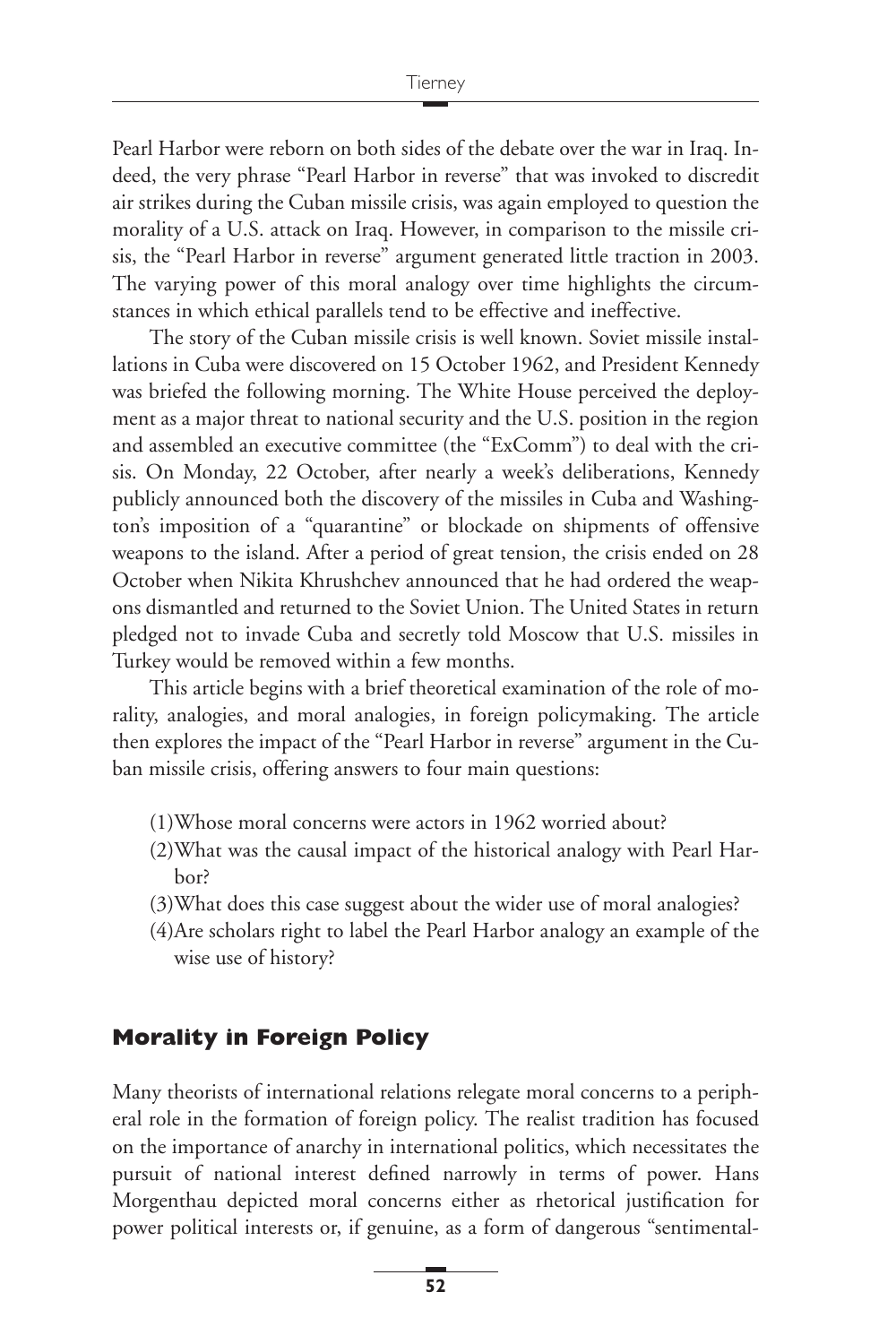ism" especially prevalent in the United States.7 Other scholars, however, have argued that politics is inherently goal-oriented and that moral principles can shape an actor's objectives.<sup>8</sup> Morality in international relations is evident, for example, with widespread prohibitions on torture, colonialism, and unjust aggression. Robert McElroy has argued that ethical concerns can shape foreign policy through a number of different "pathways": (1) *individual conscience* (leaders follow moral standards because they personally believe they are right); (2) *domestic public opinion* (leaders fear the political consequences of violating a widely held domestic norm); and (3) *world opinion* (leaders wish to avoid the condemnation resulting from violation of a widely held international norm).<sup>9</sup>

Morality does not always matter, particularly if the moral principle is ambiguous. The bombing of Dresden in World War II indicates that ethical concerns can erode over time. In this case, the norm against targeting civilians in warfare was undermined by the belief that German civilians were directly or indirectly contributing to the war effort and thus were, in a sense, "combatants." In contrast, the clear-cut nature of the norm against chemical warfare has allowed for relatively few violations.<sup>10</sup>

# **The Norm against Surprise Attacks**

Richard Betts has defined a surprise attack as an assault against a target that is not prepared for it because of mistaken estimates of whether, when, where,

<sup>7.</sup> Hans Morgenthau, *Politics among Nations* (New York: Alfred A. Knopf, 1956), p. 200; and Robert W. McElroy, *Morality and American Foreign Policy* (Princeton, NJ: Princeton University Press, 1992), p. 23. Robert Art and Kenneth Waltz argue that "states in anarchy cannot afford to be moral. The possibility of moral behavior rests upon the existence of an effective government that can deter and punish illegal actions. . . . The preconditions for morality are absent in international politics. Every state, as a consequence, has to be prepared to do what is necessary for its interests as it defines them." See Robert J. Art and Kenneth N. Waltz, "Technology, Strategy and the Uses of Force," in Robert J. Art and Kenneth N. Waltz, eds., *The Use of Force: International Politics and Foreign Policy* (Lanham, MD: University Press of America, 1983), p. 6.

<sup>8.</sup> J. E. Hare and Carey Joynt, *Ethics and International Affairs* (London: Macmillan, 1982); Leslie H. Gelb and Justine A. Rosenthal, "The Rise of Ethics in Foreign Policy," *Foreign Affairs,* Vol. 82, No. 3 (May/June 2003), pp. 2–7. For the argument that states are often motivated by concerns about justice as well as power, see David A. Welch, *Justice and the Genesis of War* (New York: Cambridge University Press, 1993). On U.S. morality during the Cold War, see John Lewis Gaddis, *The United States and the End of the Cold War: Implications, Reconsiderations, Provocations* (New York: Oxford University Press, 1992).

<sup>9.</sup> McElroy, *Morality and American Foreign Policy,* pp. 8–13, 39–53. On moral restraints, see also Nina Tannenwald, *The Nuclear Taboo: The United States and the Nonuse of Nuclear Weapons since 1945* (New York: Cambridge University Press, 2006).

<sup>10.</sup> McElroy, *Morality and American Foreign Policy,* pp. 176–177; and Ronald Schaffer, *Wings of Judgment: American Bombing in World War II* (New York: Oxford University Press, 1985).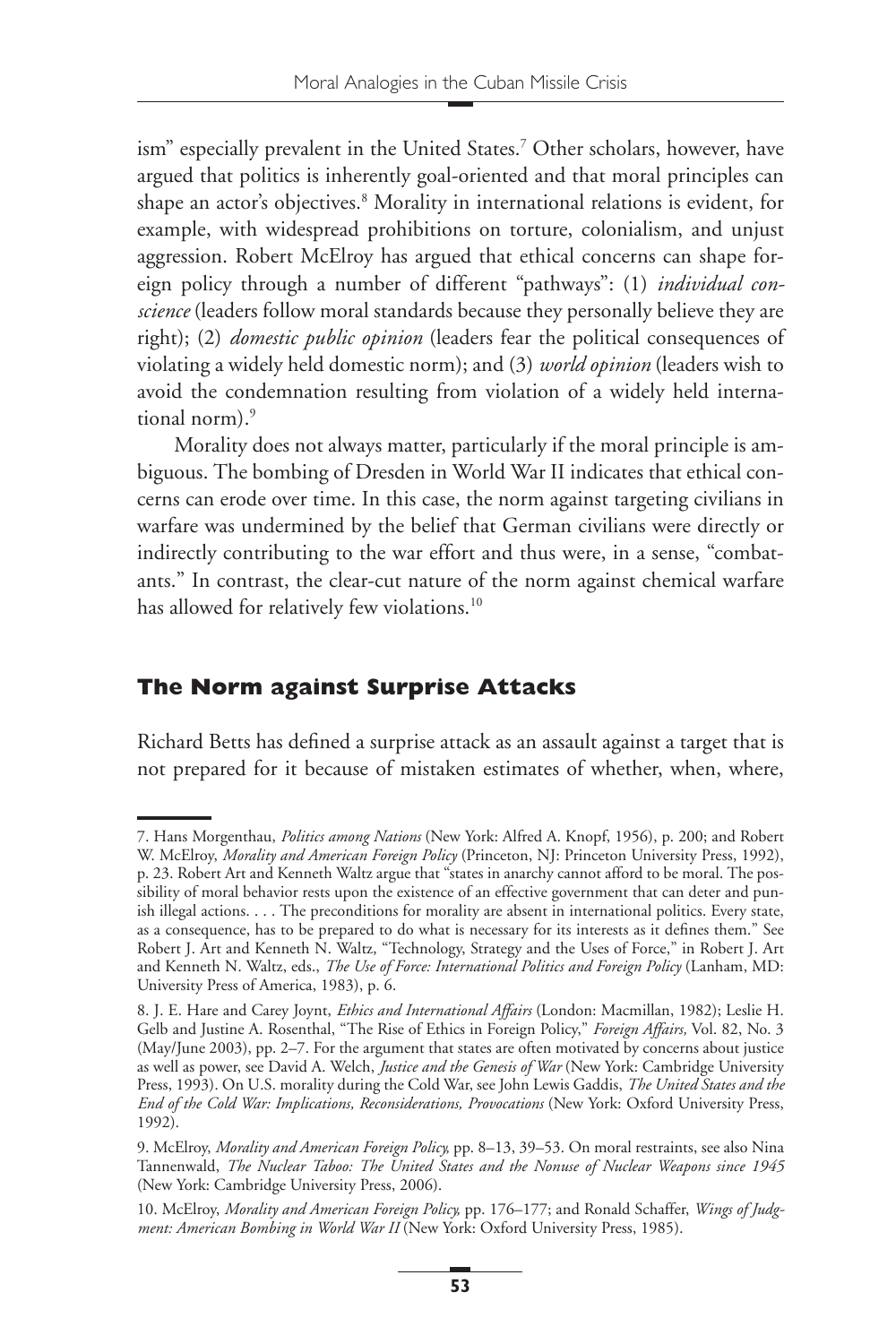and how the enemy will strike.<sup>11</sup> When participants in the ExComm discussions used the phrase "Pearl Harbor in reverse," they were at least implicitly subscribing to the view that surprise attacks are inherently wrong. The norm against surprise attacks featured to a remarkable extent in the 1962 Cuban missile crisis, given the norm's inherent ambiguity. The supposed immorality of surprise attacks implies that states typically issue a warning before starting hostilities, but after World War II countries largely abandoned the practice of declaring war on each other. Moreover, surprise attacks are not necessarily more likely than other attacks to violate the norm against targeting civilians or the laws of war. Such assaults often use the benefits of surprise to target military or other directly threatening objectives rather than civilians.

Further ambiguity arises from the fact that surprise attacks rarely can be clearly distinguished from non-surprise attacks. Ephraim Kam concluded that "since 1939 there have been only a few cases in which [for the victim] the outbreak of war was not a surprise."12 A U.S. air strike against Cuba in 1962 might have qualified as one of those rare instances when the defenders would not have been surprised. Fidel Castro and Khrushchev considered a U.S. attack quite likely given Washington's earlier backing for the 1961 invasion of Cuba by Cuban expatriates at the Bay of Pigs.13 Furthermore, a norm against surprise attacks raises a number of moral and policy dilemmas. Are surprise attacks unjust even if the cause is just? President Kennedy would have considered the overthrow of the Castro regime to be a moral good. What kind of warning is necessary before fighting a moral war? Can surprise not be considered an inherent part of warfare? When the chairman of the Joint Chiefs of Staff (JCS), General Maxwell Taylor, first heard about the missiles in Cuba, he argued for the "great importance of getting a strike with all the benefit of surprise."<sup>14</sup>

In any case, the Cuban missile crisis seems an unlikely occasion for the

<sup>11.</sup> Richard K. Betts, *Surprise Attack: Lessons for Defense Planning* (Washington, DC: Brookings Institution, 1982), p. 11.

<sup>12.</sup> Ephraim Kam, *Surprise Attack: A Victim's Perspective* (Cambridge, MA: Harvard University Press, 2004), p. 230.

<sup>13.</sup> In 1989, former Secretary of Defense Robert McNamara argued that the Kennedy administration had not intended to invade Cuba in 1962. Many scholars have contested this claim, and even McNamara acknowledged that for an outside observer the evidence at the time, including U.S. military exercises in the region, pointed strongly toward such an invasion. See Raymond L. Garthoff, "Documenting the Cuban Missile Crisis," *Diplomatic History,* Vol. 24, No. 2 (Spring 2000), p. 312; Thomas C. Reeves, *A Question of Character: A Life of John F. Kennedy* (London: Bloomsbury, 1991), p. 364; and James G. Hershberg, "Before 'The Missiles of October': Did Kennedy Plan a Military Strike against Cuba?" in James A. Nathan, ed., *The Cuban Missile Crisis Revisited* (New York: St. Martin's Press, 1992), pp. 237–280.

<sup>14.</sup> Naftali, May, and Zelikow, eds., *The Presidential Recordings,* Vol. 2, p. 408.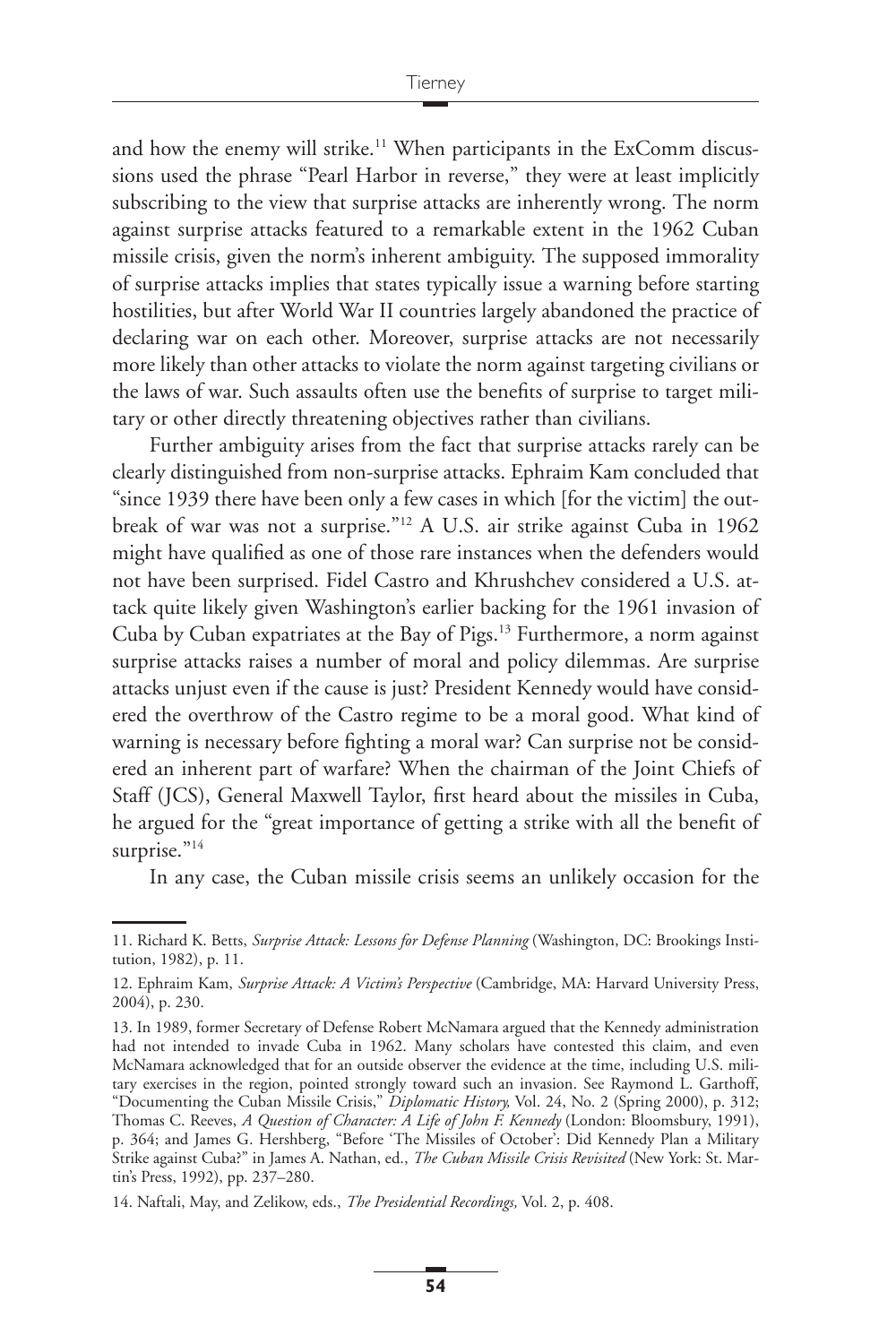Kennedy administration to have been guided by a moral inhibition against surprise attacks. Ethical concerns had featured only to a limited extent in the administration's previous policies toward Cuba. In 1961, the president had stated in a speech to Congress that "our arms will never be used to strike the first blow in any attack," adding in his televised speech on 22 October 1962 regarding the Cuban missiles: "Our goal is not the victory of might, but the vindication of right."15 In reality, U.S. policy toward Cuba under Kennedy had shown little sign of restraint because of moral concerns. Just three weeks after the 1961 speech announcing that the United States would never strike the first blow, Kennedy supported a surprise attack by Cuban expatriates at the Bay of Pigs (which turned into a debacle). The administration also carried out subversion, psychological warfare, and assassination in Cuba—effectively state terrorism.<sup>16</sup> In U.S. policy toward Cuba, the ends (removing Castro) usually justified the means.

Furthermore, the Cuban missile crisis is the type of foreign policy situation in which we would expect morality to be relatively unimportant. Robert McElroy argued that moral concerns matter less in "the sphere of clear and absolute state necessity," especially when "the military or economic security of a state would be genuinely endangered by compliance with an international moral norm." McElroy also thought that morality would be less likely to matter in "crisis situations" compared to "long term consultative processes."17

# **Analogies in Foreign Policy**

The norm against surprise attacks had a powerful effect on U.S. deliberations during the Cuban missile crisis because of the vividness of the analogy drawn

<sup>15.</sup> U.S. Congress, House of Representatives, "Special Message to the Congress on the Defense Budget, 28 March 1961," House Document 123, 87th Cong., 1st Sess., 1961; and Stern, *Averting the "Final Failure,"* p. 32.

<sup>16.</sup> On Tuesday, 16 October 1962—the first day of the Cuban missile crisis—Attorney General Robert Kennedy called for a stepped-up program of sabotage on the island. The next day, President Kennedy approved a series of subversive actions in Cuba, including a grenade attack on the Chinese embassy in Havana. See Stern, *Averting the "Final Failure,"* p. 14 n.32; May and Zelikow, *The Kennedy Tapes,* pp. 25, 77; James G. Blight and Peter Kornbluh, eds., *Politics of Illusion: the Bay of Pigs Invasion Reexamined* (Boulder, CO: Lynne Rienner, 1998), pp. 59–132; Evan Thomas, *Robert Kennedy: His Life* (New York: Simon and Schuster, 2000), pp. 211–212; C. David Heymann, *RFK: A Candid Biography of Robert F. Kennedy* (London: Penguin, 1998), p. 260; Aleksandr Fursenko and Timothy Naftali, *"One Hell of a Gamble": Khrushchev, Castro, and Kennedy 1958–1964* (New York: W. W. Norton and Co., 1997), p. 228; and Don Bohning, *The Castro Obsession: U.S. Covert Operations against Cuba, 1959–1965* (Washington, DC: Potomac Books, 2005).

<sup>17.</sup> McElroy, *Morality and American Foreign Policy,* p. 42, 46, 183.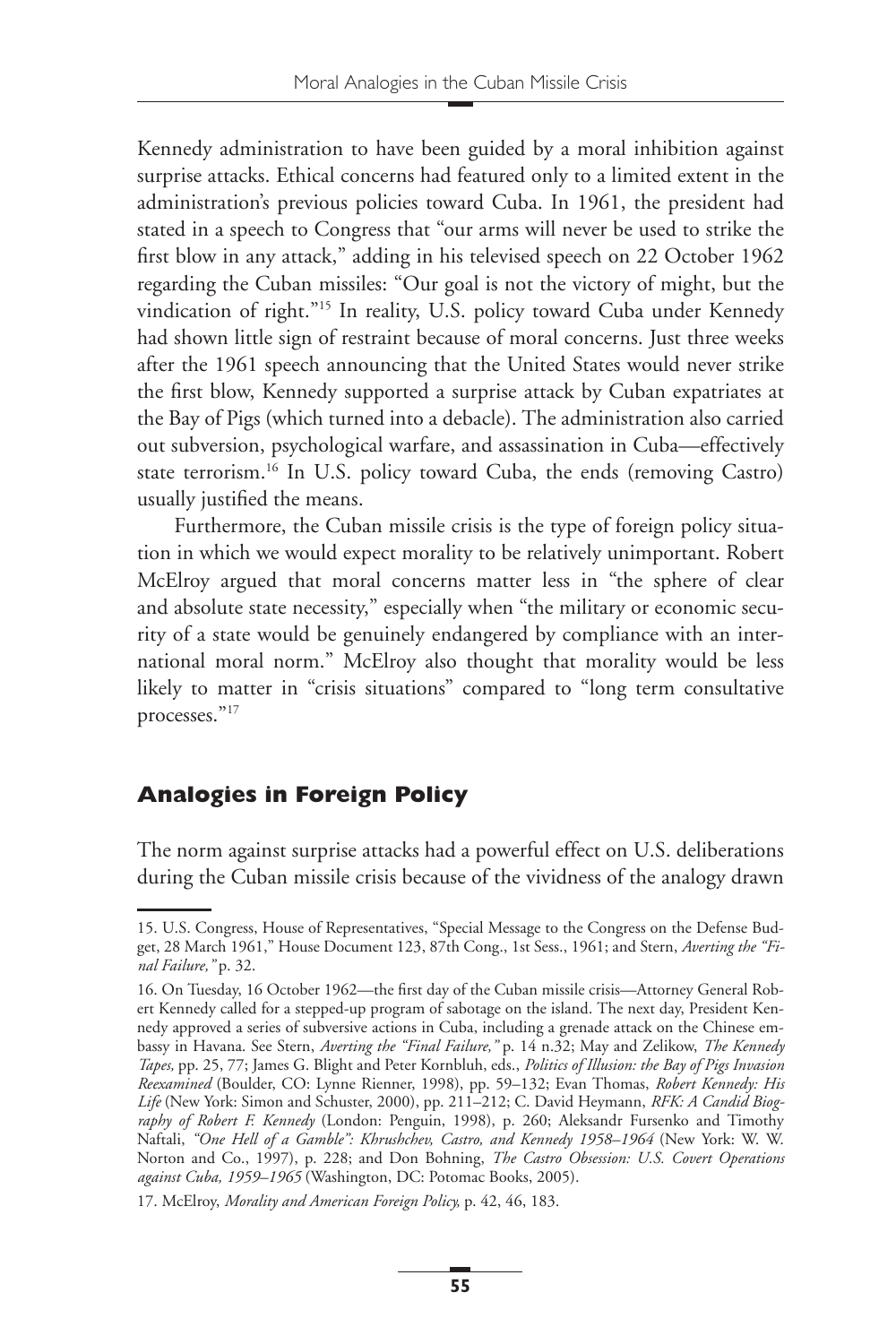with the 1941 Japanese air strike against Pearl Harbor. Yuen Foong Khong has defined an analogy as "an inference that if two or more events separated in time agree in one respect, then they may also agree in another."18 One of the primary debates about historical analogies is whether policymakers use them as rhetorical tools to advocate positions that they reached for other reasons. In other words, do analogies and the perceived lessons of history independently determine how policymakers assess options? Some scholars have argued that analogies are mostly used as post-hoc rationalizations.<sup>19</sup> Khong, by contrast, claims that leaders use analogies not only to justify policies but also to perform specific cognitive and information-processing tasks essential to political decision-making. Analogies, in his view, enable an actor to define problems, to understand the political stakes involved, to contemplate possible solutions, to gauge the odds of success, to weigh moral concerns, and to grasp potential dangers.<sup>20</sup> Even when an analogy is being employed purely as a rhetorical device, the rhetoric can encourage *other* policymakers to internalize the analogy and alter their preferences accordingly.

A wide range of historical analogies was used during the Cuban missile crisis. On one occasion, General Curtis LeMay described President Kennedy's blockade policy as analogous to appeasement at Munich in 1938, a reference that played on Kennedy's sensitivity to the fact that his father, Joseph P. Kennedy, had suffered political disgrace for his pro-appeasement stance in the 1930s.<sup>21</sup> President Kennedy noted that a U.S. attack on Cuba might give the Soviet Union an opportunity to take military action in Berlin, in the same way that the USSR invaded Hungary in 1956 while the West's attention was focused on the Suez Crisis.<sup>22</sup> Toward the end of the Cuban missile crisis, the Kennedy brothers discussed how World War I had broken out through a series of actions with unintended consequences—a historical parallel they clearly wished to avoid.<sup>23</sup>

<sup>18.</sup> Khong, *Analogies at War,* pp. 6–7; and May, *"Lessons" of the Past,* p. ix.

<sup>19.</sup> Andrew J. Taylor and John T. Rourke, "Historical Analogies in the Congressional Foreign Policy Process," *Journal of Politics,* Vol. 57, No. 2 (May 1995), pp. 460–468.

<sup>20.</sup> Khong, *Analogies at War,* pp. 6–21. See also Robert Jervis, *Perception and Misperception in International Politics* (Princeton, NJ: Princeton University Press, 1976), p. 217; David Patrick Houghton, "The Role of Analogical Reasoning in Novel Foreign-Policy Situations," *British Journal of Political Science,* Vol. 26, No. 4 (October 1996), pp. 523–552; and David Patrick Houghton, "Analogical Reasoning and Policymaking: Where and When Is It Used?" *Policy Sciences,* Vol. 31, No. 3 (September 1998), pp. 151–176.

<sup>21.</sup> Stern, *Averting the "Final Failure,"* pp. 7, 123.

<sup>22.</sup> Ibid., pp. 121–122.

<sup>23.</sup> Thomas, *Robert Kennedy,* p. 211.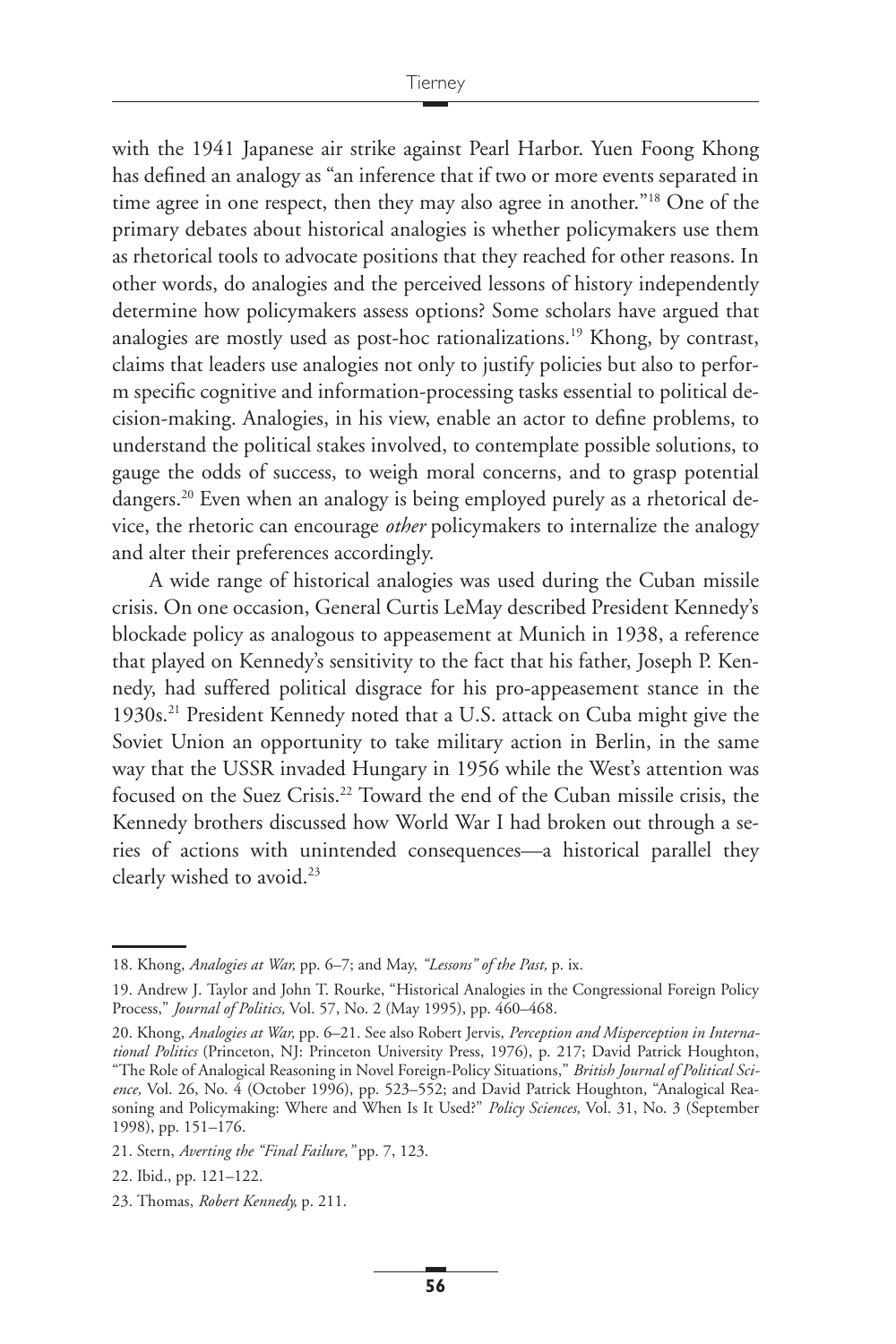#### **Pearl Harbor and U.S. Historical Memory**

The most important historical analogy used during the Cuban missile crisis was drawn between prospective U.S. air strikes and the Japanese assault on Pearl Harbor. At approximately 8:00 a.m. on 7 December 1941, 353 Japanese aircraft attacked the U.S. naval base on the island of Oahu, Hawaii. A total of 21 U.S. ships and nearly 350 aircraft were damaged or destroyed, and more than 2,400 Americans were killed. Pearl Harbor was a shocking and unexpected attack on U.S. territory, and President Franklin Roosevelt used explicitly moralistic language to describe it, calling Pearl Harbor a "date which will live in infamy" and an "unprovoked and dastardly attack."24 Pearl Harbor quickly gained iconic power as "a sometimes contradictory representation of 'infamy,' the obligations of national loyalty, the importance of military and foreign policy vigilance, the Roosevelt administration's ineptitude or deceit, the unfair scapegoating of the military, and the need to commemorate the courage of ordinary soldiers and sailors."25 For many people, Pearl Harbor led to a war neatly drawn along the lines of good and evil.<sup>26</sup> At the same time, the attack shattered the American isolationist movement and provided the impetus for a global national security policy.

Pearl Harbor was the watershed event for the Kennedy generation—the day that changed their lives. John F. Kennedy entered the U.S. Navy despite poor health, and his subsequent heroism in the Pacific War (together with the public relations efforts of his father) made Kennedy famous back in the United States. He developed a lifelong revulsion toward the death and destruction he had seen.<sup>27</sup> Robert Kennedy, who was sixteen at the time of Pearl Harbor, was among the many policymakers who never forgot the Japanese attack.<sup>28</sup> As Robert Jervis wrote: "Events that are seen first-hand, that happen

<sup>24.</sup> Franklin D. Roosevelt, "Speech to Congress," 8 December 1941, in U.S. Department of State, *Foreign Relations of the United States,* Japan: 1931–1941, Vol. II (Washington, DC: U.S. Government Printing Office, 1943), pp. 793–794 (hereinafter referred to as *FRUS*, with appropriate year and volume numbers).

<sup>25.</sup> Emily Rosenberg, *A Date Which Will Live: Pearl Harbor in American Memory* (Durham, NC: Duke University Press, 2003), p. 6. For the debate over intelligence and Pearl Harbor, see ch. 1. On the debate over Roosevelt's responsibility for the attack and whether Pearl Harbor had been deliberately provoked as a backdoor into World War II, see Robert Dallek, *Franklin D. Roosevelt and American Foreign Policy, 1932–1945* (New York: Oxford University Press, 1995), pp. 539–541; and Rosenberg, *A Date Which Will Live,* ch. 2.

<sup>26.</sup> During the Cuban missile crisis, Secretary of State Dean Rusk claimed that Pearl Harbor had given the United States a "clear conscience" to fight World War II. See Naftali, May, and Zelikow, eds., *The Presidential Recordings,* Vol. 2, pp. 521–523.

<sup>27.</sup> Stern, *Averting the "Final Failure,"* p. 35.

<sup>28.</sup> May and Zelikow, *The Kennedy Tapes,* p. 4; Arthur M. Schlesinger, Jr., *Robert Kennedy and his Times* (Boston: Houghton Mifflin, 1978), p. 41.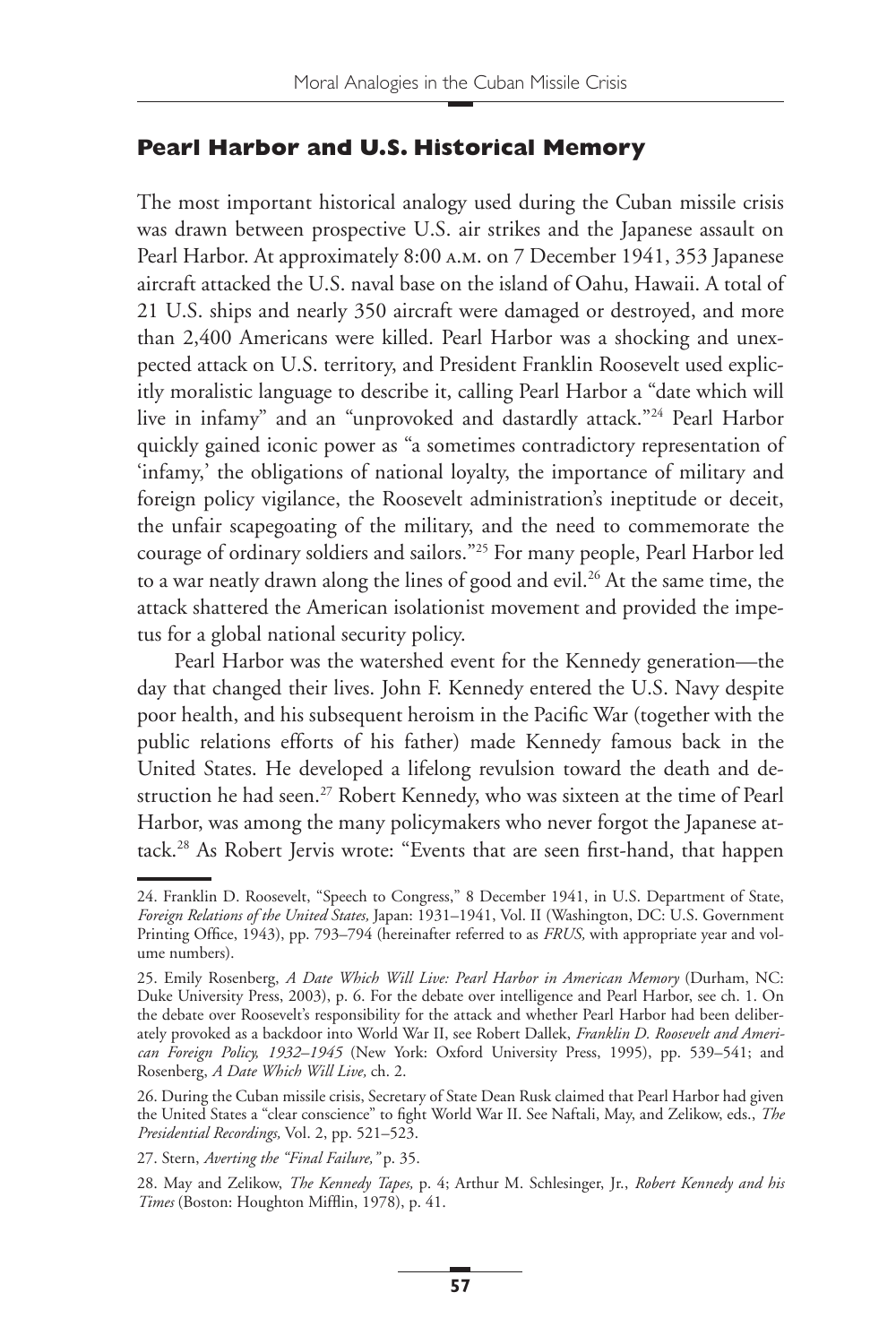early in a person's adult life, and that affect him and his country have great impact on his later perceptual predispositions."29 Ernest May and Philip Zelikow suggest that Pearl Harbor had a pervasive presence during the Cuban missile crisis, causing decision-makers to fear that the Soviet Union might launch a surprise attack with nearby MRBMs.<sup>30</sup>

The Pearl Harbor analogy was also invoked in October 1962 to argue against a surprise U.S. air strike on Cuba. The ExComm participants did not carefully reflect on the ethics of Japanese actions in 1941. After all, the Pearl Harbor attack did not target civilians or necessarily violate the laws of war. Pearl Harbor did contravene the norm of declaring war before initiating hostilities, although the limited salience of this norm even before World War II is indicated by the lack of protests when Japan launched a surprise attack against Tsarist Russia in 1904.<sup>31</sup> Moreover, Pearl Harbor was not intended to be a complete surprise attack. Tokyo had planned to break off relations with the United States thirty minutes before striking Pearl Harbor, but logistical problems caused the message to be delivered several hours after the attack had begun.

Despite a degree of ethical complexity, Pearl Harbor came to be perceived as a clear-cut evil act, with disingenuous Japanese diplomacy followed by a devastating attack against the innocent United States. Roosevelt remarked in his speech the day after Pearl Harbor: "Always will we remember the character of the onslaught against us."32 Pearl Harbor engendered many historical "lessons" and memories, but "infamy" was chief among them. The U.S. government and media quickly developed the slogan "Remember Pearl Harbor!" as a latter day equivalent of "Remember the Maine!"<sup>33</sup>

## **Moral Analogies in Foreign Policy**

One of the main reasons that decision-makers rely on moral analogical thinking is that it enables them to go beyond the immediately available normative

<sup>29.</sup> Jervis, *Perception and Misperception,* p. 281.

<sup>30.</sup> May and Zelikow, *The Kennedy Tapes,* p. 4; Naftali, May, and Zelikow, eds., *The Presidential Recordings,* Vol. 3, p. 149. During the crisis, Robert Kennedy sent journalist Charles Bartlett to see Georgi Bolshakov, a Soviet intelligence officer in Washington, DC. Bartlett told Bolshakov that the President "is very angry about what has happened in Cuba. It reminds him of the Japanese deception before Pearl Harbor." See Fursenko and Naftali, *"One Hell of a Gamble,"* p. 251.

<sup>31.</sup> Although the 1904 attack was not widely condemned, it was still remembered. In 1941 the United States considered a surprise attack by Japan as a likely way for hostilities to begin—in light of the 1904 parallel—although few thought that the target would be Pearl Harbor.

<sup>32.</sup> Rosenberg, *A Date Which Will Live,* p. 12.

<sup>33.</sup> Ibid, p. 16.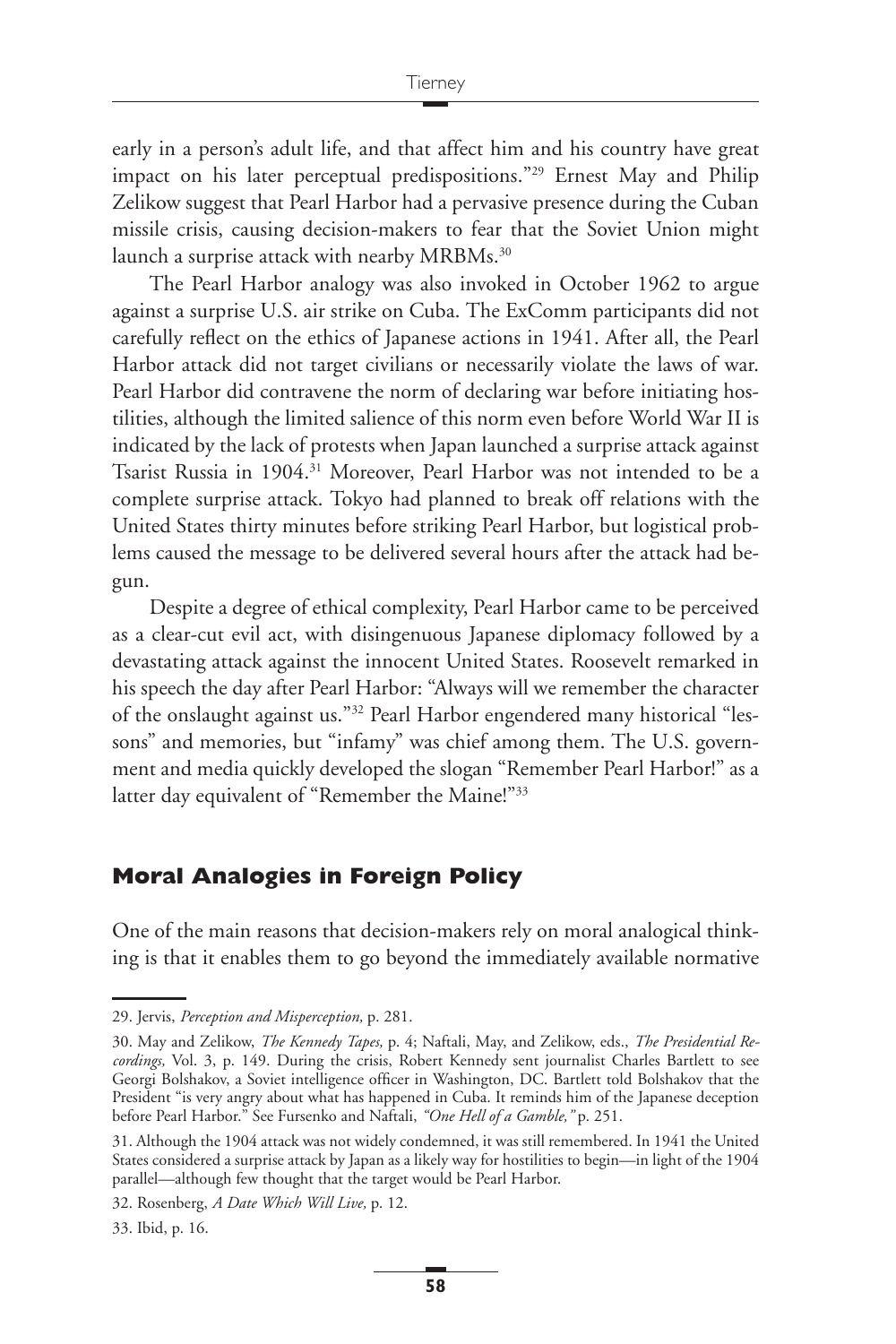information. Decision-making often involves complex and competing ethical claims. Leaders may be tempted to reach clear moral judgments about policy options by thinking about past decisions that are judged to have been right or wrong. In other words, moral analogies provide the perception of ethical certainty in an uncertain moral world.

Moral analogies are most likely to be invoked in countries that have a tradition of moral rhetoric in foreign policy and of reasoning by historical parallel. Leaders in the United States readily use moral language in foreign policy statements. The use of historical analogies is part of the U.S. "national style."34 At the individual level, a number of variables increase the likelihood that moral analogies will be employed, notably if the early adulthood of an individual coincides with a salient moral event such as Pearl Harbor, if the individual tends toward moralistic thought, and if the individual has knowledge of and interest in history.35

Moral analogies are an intellectual device that gives normative concerns an unusual degree of significance in policymaking. They bring to center-stage ethical issues that otherwise might not be explicitly present in the policymaking process. Moral analogies fuse a general moral lesson ("surprise attacks are wrong") with a specific and salient example (the Japanese attack in 1941). The general behavior (surprise attacks) becomes associated with memories of the particular case (the brutal nature of the Japanese war effort), so that surprise attacks and Japanese behavior become fused in the mind as collectively immoral. By invoking an analogy, a policymaker can take an ambiguous moral concept such as "surprise attacks are wrong" and considerably enhance its salience and its impact on decision-making.

When will moral analogies be most effective in altering beliefs? Five main variables are apt to determine the efficacy of moral analogies: (1) the *ambiguity* of the underlying moral claim (a moral analogy about chemical warfare will be more effective than one about bombing civilians); (2) the *similarity* between the cases (the more comparable the events, the more relevant the analogy);36 (3) the *foreign policy scenario* (moral analogies will be less effective in

<sup>34.</sup> Stanley Hoffmann, *Gulliver's Troubles, or the Setting of American Foreign Policy* (New York: McGraw-Hill, 1968). Recent work in the neurosciences has shown that information received when an individual is emotionally aroused is more likely to be recalled at a later date. Such vivid experiences, particularly at a formative period in life, become the basis for many historical analogies. See Stephen Peter Rosen, *War and Human Nature* (Princeton, NJ: Princeton University Press, 2004), ch. 2.

<sup>35.</sup> Khong, *Analogies at War,* ch. 2.

<sup>36.</sup> The Holocaust moral analogy ("never again") would be much more effective if another regime gassed its population to death in extermination camps, as opposed to killing its population in almost any other way. Similarly, officials who worried in 1962 that air strikes against Cuba would violate the moral norm against surprise attacks had fewer concerns that a U.S.-supported invasion of Cuba by expatriates might also violate this norm. Prospective U.S. air strikes bore some slight physical resem-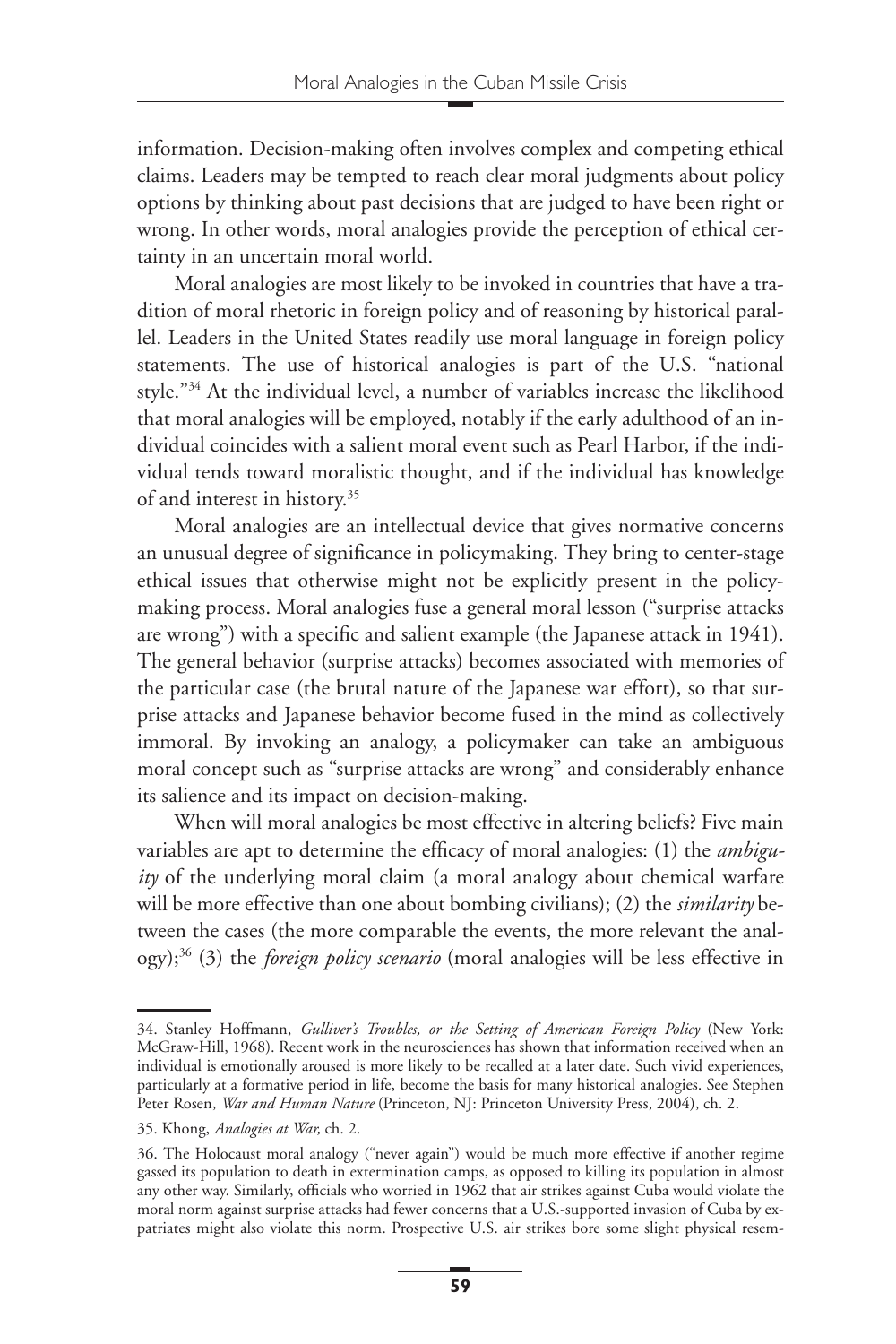crisis situations involving core national interests); (4) the *salience* of the historical case (the most effective moral analogies refer to striking cases that are typically viewed in black-and-white moral terms, such as the Holocaust, Pearl Harbor, and September 11); and (5) whether the past event is *rightful* or *wrongful* (parallels are more effective when they concern historical wrongful acts—it is easier to argue that past behavior was morally wrong than to claim that it was morally right). $37$ 

#### **The Cuban Missile Crisis**

Caution is needed when assessing the role of moral analogies in the Cuban missile crisis or indeed in foreign policy more generally. References to analogies and to moral concerns can be purely rhetorical devices to build support for policies adopted for other reasons. To distinguish analogies used in a rhetorical fashion from analogies that actually shaped an actor's policy preferences, we need to consider whether historical parallels were used consistently and coherently both in public and in private. We also need to bear in mind that moral and analogical arguments can sometimes shape policymaking implicitly. Even when decision-makers did not raise the Munich analogy directly in October 1962, they had internalized the "lesson" that concessions to aggressive dictators would merely invite further aggression.

The discussion here is not intended to give the false impression that the 1941 attack was the sole factor in the minds of the ExComm participants. The dozen or so occasions when Pearl Harbor was mentioned were spread out over a week of the crisis. The moral analogy with Pearl Harbor was by no means the only variable at work in 1962, but it did prove to be of great significance; it was sufficient to eliminate the option of a surprise attack and thereby push the administration toward enacting a blockade. The Kennedy tapes allow us to determine precisely when and for whom the Pearl Harbor analogy mattered, how it shaped the discussion, and in what ways it solidified opinion for and against particular policy options.

The Pearl Harbor analogy was used in three different ways during the crisis. First, it was employed largely as a rhetorical device to warn about the

blance to the Japanese attack and therefore suggested the historical parallel, whereas the Bay of Pigs invasion did not.

<sup>37.</sup> Failing to intervene to stop genocide is more clearly wrong than any particular intervention to stop genocide is clearly right. Once we examine specific "moral" actions in international affairs, the normative clarity starts to blur, and we tend to question the motives of the actors involved. Furthermore, an analogy drawn with historical positive moral behavior has the burden of proposing a series of active measures for decision-makers today. In contrast, analogies with immoral acts tell a decision-maker what to avoid. Criticizing a policy choice is usually easier than upholding one. Therefore, moral analogies tend to be more effective at eliminating rather than supporting policy options.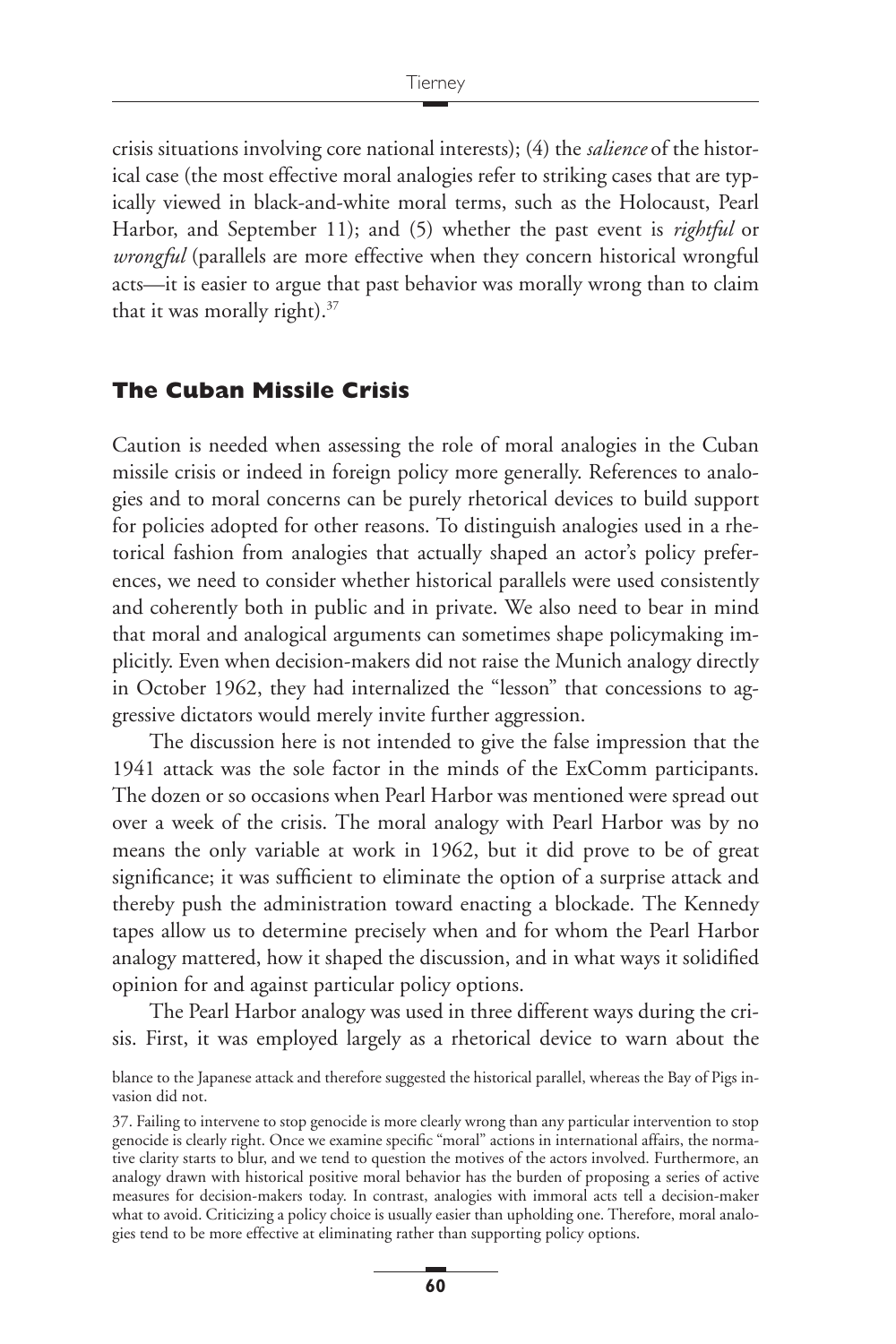likely strategic repercussions of an air attack on Cuba. Second, the parallel with 1941 was invoked as a moral analogy, representing both a rhetorical tool to win support in the ExComm and an intellectual device that independently shaped policymakers' opinions. Third, references to Pearl Harbor served as a rhetorical tool to explain the administration's policy to Congress and the American public.

Initially, however, none of these uses of the analogy was evident. During the first meeting of the ExComm, on the morning of Tuesday, 16 October, moral debate was largely absent. Instead, the participants broadly agreed that the Soviet missiles in Cuba would have to be removed either by an air strike or by an invasion. Officials put forth strong arguments for a sudden air strike that would destroy the missiles before they became operational. Any warning before an American attack, even to U.S. allies, would pose major risks. Secretary of the Treasury C. Douglas Dillon averred that a warning might escalate the situation if it induced the Soviet Union to take a tough stand. National Security Adviser McGeorge Bundy stressed that a warning would produce divisions among America's allies. President Kennedy commented that "warning [U.S. allies], it seems to me, is warning everybody. And obviously you can't sort of announce that in four days from now you're gonna take them out. They may announce within three days that they're gonna have [nuclear] warheads on 'em. If we come and attack, they're gonna fire them. Then what  $\dots$ whadda we do?"38

During this initial meeting, Robert Kennedy displayed no moral concerns about a surprise air strike against Cuba. Indeed, he was a leading proponent of the invasion option. His hawkish stance reflected his shock at the Soviet Union's secret deployment of missiles and was in keeping with his previous hardline positions on Cuba. In Robert Kennedy's mind, any attack was risky, and an immediate invasion would minimize the risks by providing a definitive solution to the Cuban problem. The first ExComm meeting ended with a broad consensus in favor of surprise air strikes at least against the missile sites. President Kennedy noted that the United States would "certainly" take out the missiles—the only question was whether to broaden the attack.<sup>39</sup>

At the second ExComm meeting, later that evening, the president considered publicly announcing the discovery of the missiles 24 hours before the strikes began. General Taylor, Secretary of Defense Robert McNamara, Dillon, and Bundy all criticized the efficacy of a warning. Under Secretary of State George Ball thought that a few hours notice would be useful for rela-

<sup>38.</sup> Stern, *Averting the "Final Failure,"* pp. 66–71; and Naftali, May, and Zelikow, eds., *The Presidential Recordings,* Vol. 2, p. 412.

<sup>39.</sup> Thomas, *Robert Kennedy,* p. 209; Stern, *Averting the "Final Failure,"* pp. 73–75; and Naftali, May, and Zelikow, eds., *The Presidential Recordings,* Vol. 2, p. 422.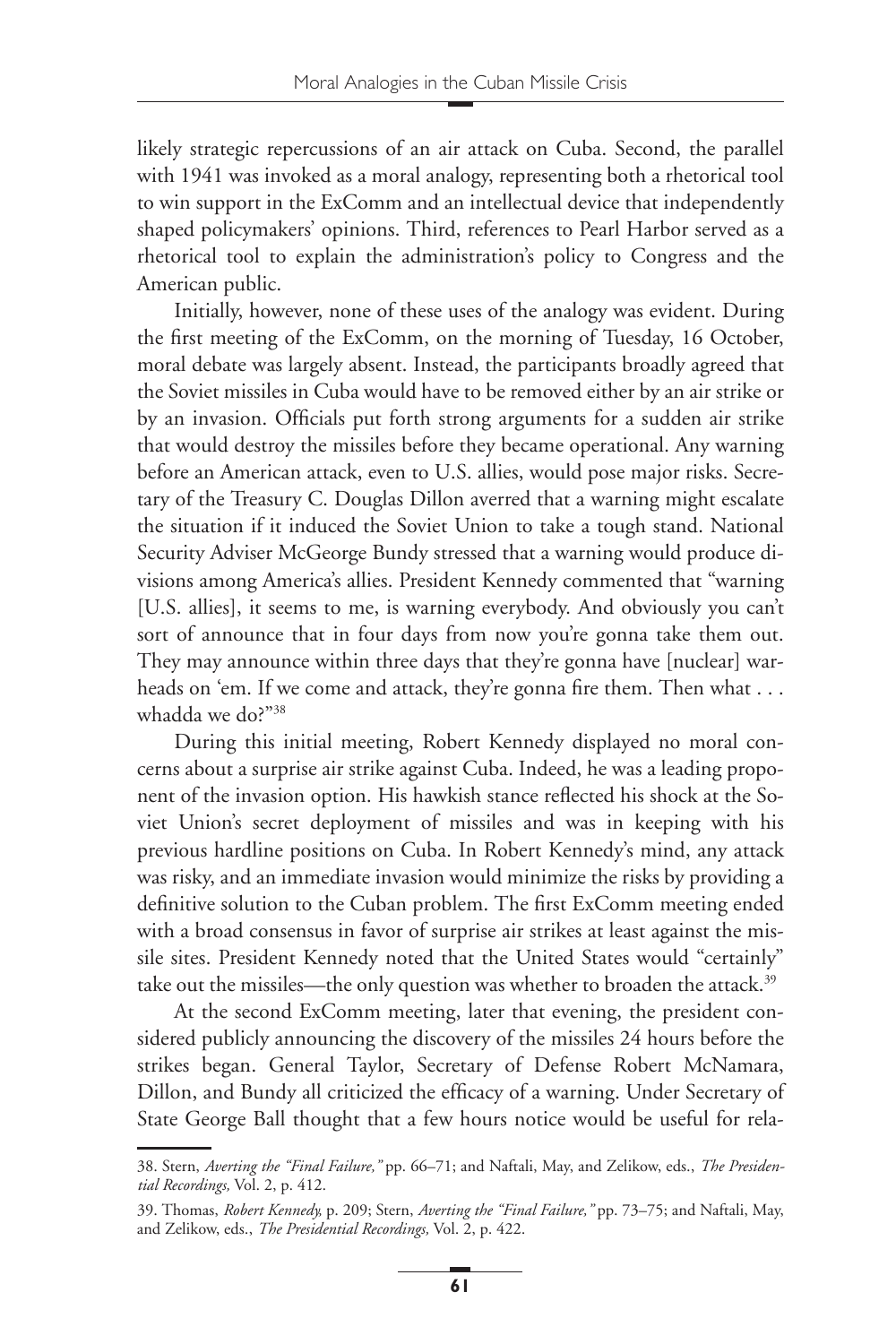tions with U.S. allies, but "more for the appearance than for the reality." Robert Kennedy was still bellicose, suggesting that the United States should invade Cuba: "just get into it, and get it over with." He raised the possibility of creating a pretext for an invasion by "getting involved in this through Guantánamo Bay or something. Or whether there's some ship that . . . you know, sink the *Maine* again or something." Clearly, for him and for the ExComm more generally, moral considerations were at this stage peripheral at best.<sup>40</sup>

After the second ExComm meeting had formally ended and the president had left, the discussion continued. Deputy CIA Director General Marshall Carter used the analogy with Pearl Harbor in its first sense—as a warning about unintended escalation. The participants began to discuss a possible blockade strategy, but Ball was critical, seeing a blockade as "a greater involvement almost than a military action." Carter, however, was leaning toward the blockade, and argued: "this comin' in there on Pearl Harbor [with a surprise attack] just frightens the *hell* out of me as to what goes *beyond.*" Bundy was confused by this comment and asked: "beyond what?" Carter replied: "You go in there with a surprise attack; you put out all the missiles. This isn't the *end;* this is the *beginning,* I think." Thus, when the Pearl Harbor analogy was initially drawn, it was largely used as a rhetorical device to suggest the escalatory potential of air strikes. The Japanese attack had inflamed the United States and led to almost four years of war. Carter's analogy helped to establish the growing feeling that military action in Cuba might have unexpected and costly consequences.<sup>41</sup>

Carter's boss at the CIA, John McCone, was the one who first used the analogy with Pearl Harbor in its second incarnation—as an ethical parallel when he met President Kennedy the next morning, 17 October. From this point on, the moral analogy was the dominant reference to Pearl Harbor. The ethics of Pearl Harbor were not discussed in a sophisticated manner. Rather, the Japanese attack was viewed as the epitome of wrongful behavior, and association with it was a powerful taboo. Although the analogy was certainly employed as a rhetorical device, it also influenced policymakers' beliefs, helping them to make sense of a complex situation under great time pressure. In a memorandum, which McCone carried with him at the discussion, the CIA director challenged the apparent consensus in favor of a sudden air strike. The missiles must be removed, he said. "However, the United States should not act without warning and thus be forced to live with a 'Pearl Harbor indictment'

<sup>40. &</sup>quot;Transcript of a Meeting at the White House," 15 October 1962, in *FRUS,* 1961–1963, Vol. XI, pp. 45–47; Stern, *Averting the "Final Failure,"* pp. 76, 82–87; Naftali, May, and Zelikow, eds., *The Presidential Recordings,* Vol. 2, pp. 432–452; and Thomas, *Robert Kennedy,* p. 205.

<sup>41.</sup> Naftali, May, and Zelikow, eds., *The Presidential Recordings,* Vol. 2, p. 466 (emphasis added); and Stern, *Averting the Final Failure,* p. 92.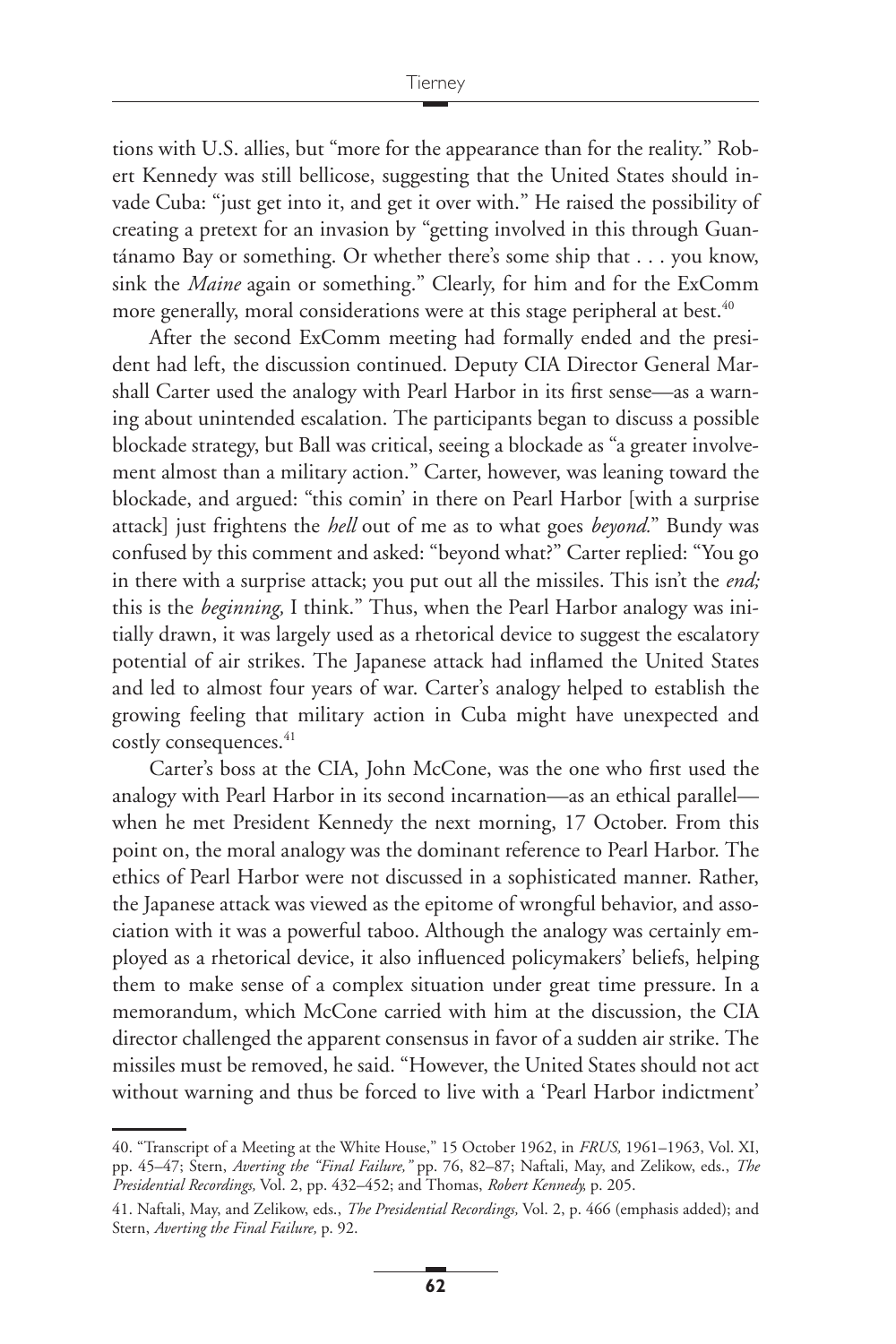for the indefinite future." McCone wanted an ultimatum issued to Moscow threatening air strikes within 24 hours if the missiles were not dismantled.<sup>42</sup>

According to Theodore Sorensen, the moral analogy came up again later that day when former Secretary of State Dean Acheson was arguing for a military attack on Cuba without delay. In Sorensen's telling, Robert Kennedy handed Sorensen a note, the purported content of which has often been cited: "I now know how Tojo felt when he was planning Pearl Harbor." Sorensen also claims that Robert Kennedy then told Acheson that "my brother is not going to be the Tojo of the 60s" and suggested that a surprise U.S. air strike would be "a Pearl Harbor in reverse, and it would blacken the name of the United States in the pages of history." The lack of any documentary evidence for this conversation means that extreme caution (and indeed skepticism) is required. The alleged note has never been found, and the exchange reported by Sorensen does not appear in the transcript of the ExComm meeting. Sorensen's account of the crisis, and Elie Abel's book *The Missile Crisis* (published in 1966, a year after Soresen's account appeared), are the only sources for the anecdote.<sup>43</sup> Because Robert Kennedy initially was vehemently in support of an immediate invasion of Cuba and saw a blockade, by contrast, as "a very slow death," one can reasonably conclude that Sorensen in his post-hoc account (written at a time when the administration's handling of the missile crisis was regarded as a great success and when Robert Kennedy was already beginning to contemplate a run for the presidency) significantly embellished Robert Kennedy's moral conversion at that stage.<sup>44</sup>

We do, however, have substantiation for George Ball's "Pearl Harbor" memorandum, which he wrote on Wednesday evening, opposing air strikes and favoring a blockade. Ball drew a clear moral analogy with 1941, noting that "we tried Japanese as war criminals because of the sneak attack on Pearl Harbor." If a surprise attack were carried out against Cuba, Ball argued, then

far from establishing our moral strength . . . [the United States] . . . would, in fact, alienate a great part of the civilized world by behaving in a manner wholly contrary to our traditions, by pursuing a course of action that would cut directly athwart everything we have stood for during our national history, and condemn us as hypocrites in the opinion of the world.<sup>45</sup>

<sup>42.</sup> Fursenko and Naftali, *"One Hell of a Gamble,"* p. 228.

<sup>43. &</sup>quot;Transcript of a Meeting at the White House," 16 October 1962, in *FRUS,* 1961–1963, Vol. XI, pp. 94–100; Thomas, *Robert Kennedy,* pp. 215, 434; Schlesinger, Jr., *Robert Kennedy,* pp. 507, 976; Sorensen, *Kennedy,* p. 684; and Abel, *The Missile Crisis,* p. 64.

<sup>44.</sup> Stern, *Averting the "Final Failure,"* pp. 98–102; and Naftali, May, and Zelikow, eds., *The Presidential Recordings,* Vol. 2, p. 534.

<sup>45.</sup> Naftali, May, and Zelikow, eds., *The Presidential Recordings,* Vol. 2, p. 515; and May and Zelikow, *The Kennedy Tapes,* p. 121.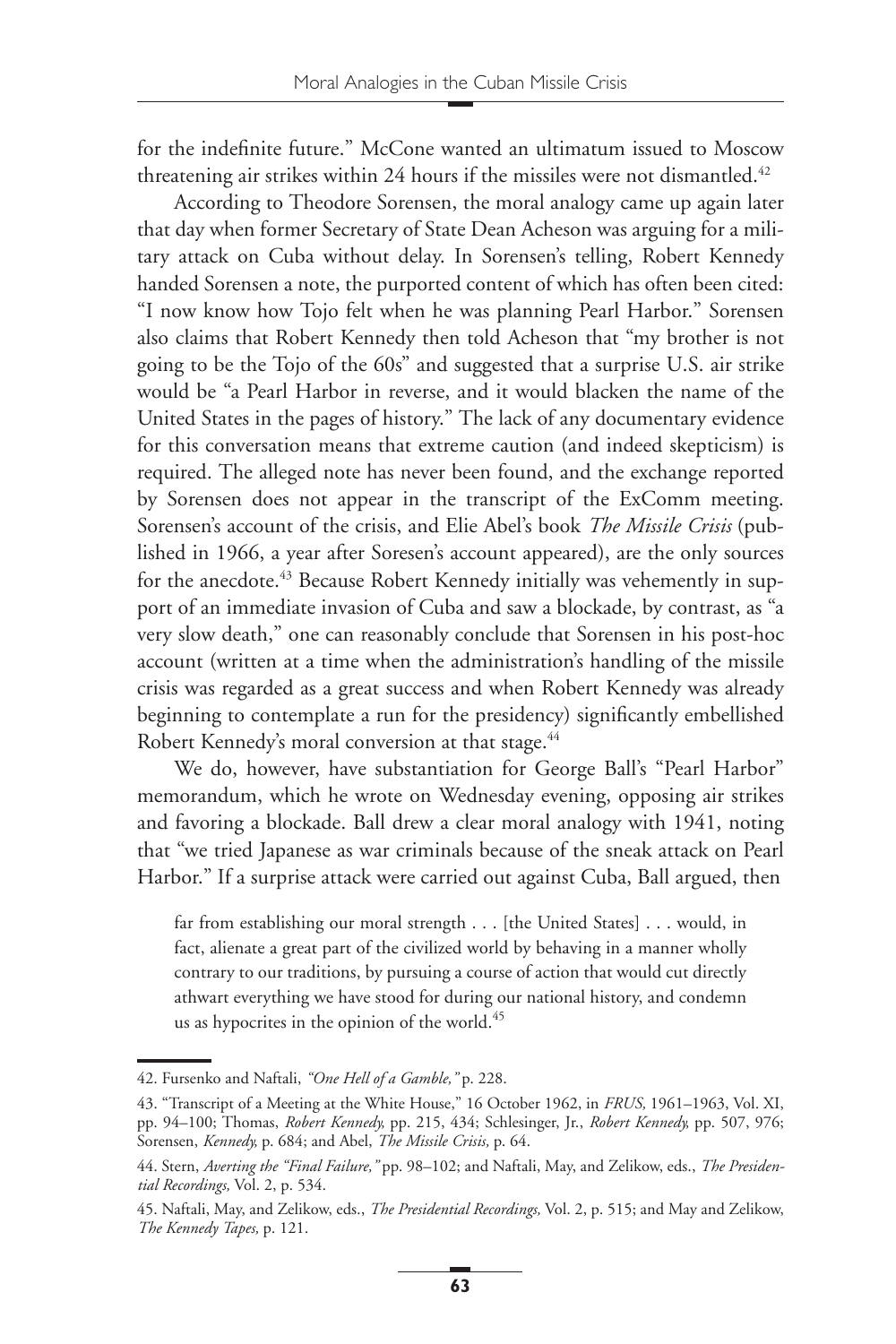The Pearl Harbor moral analogy played a major role in the discussions on Thursday, 18 October. On Thursday morning, Sorensen told Kennedy that "two big questions must be answered." First, what kind of military response would be adopted? Second, would a warning be issued to Khrushchev before any attack? $46$  By the end of the day, the first question had still not been settled, although opinion had shifted toward a blockade. On the second question, the president abandoned his initial view and at this point favored issuing a warning before any air strike began—in large part because of the analogy with Pearl Harbor.

At the ExComm meeting that day, Rusk noted the military advantages of a "quick strike" but also suggested (without mentioning Pearl Harbor) that prior notification to Khrushchev would legitimize a U.S. military response and retain the support of allies. In response, the president echoed some of his earlier fears about what Khrushchev might do in the period between any warning and the initiation of air strikes. Kennedy speculated that the Soviet Union might try to hide the missiles in the Cuban woods. He became more interested in a warning when McNamara indicated that the United States could probably keep track of the missiles. But the president worried that Khrushchev's response to a warning about air strikes would be to announce his own ultimatum: "If you [attack the Soviet missiles], we're going to take Berlin."47

Ball then argued that a surprise attack would create a "sense of affront" in allied countries unless Khrushchev was given a way out—a 24-hour warning before air strikes began.

Even though it may be illusory, I think we *still* have to do it, because I think that the impact on [world] opinion and the reaction would be very much different. I think that a course of action where we strike without warning is like Pearl Harbor. . . . It's . . . it's the kind of conduct that's such that one might expect of the Soviet Union. It is *not* conduct that one expects of the United States.

This statement marked a turning point in the conversation. Before Ball mentioned Pearl Harbor, President Kennedy had been noncommittal on the issue of a warning and raised a series of possible objections to this course of action. But after Ball spoke, Kennedy favored issuing an announcement to Khrushchev before any air strikes began. The president challenged his own earlier argument that giving notice to Khrushchev would threaten Berlin: "The point is . . . [Khrushchev's]... going to grab Berlin anyway"—warning or no warn-

<sup>46.</sup> Naftali, May, and Zelikow, eds., *The Presidential Recordings,* Vol. 2, p. 515.

<sup>47.</sup> Stern, *Averting the "Final Failure,"* p. 100; and Naftali, May, and Zelikow, eds., *The Presidential Recordings,* Vol. 2, pp. 521–532.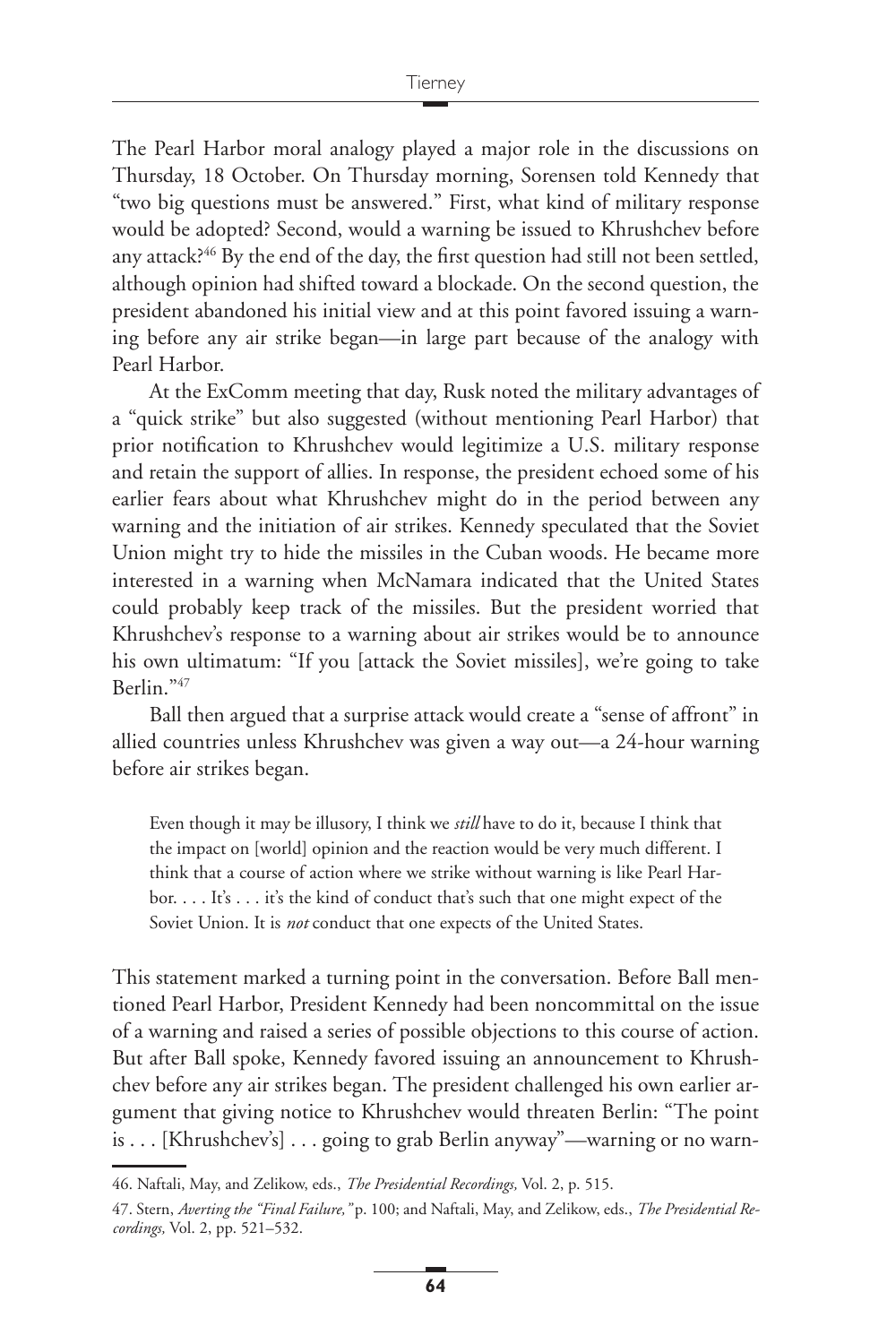ing.48 If one listens to the tapes, Kennedy's sympathy with Ball's argument is obvious.

Having come to oppose a surprise attack, the president outlined a possible plan. He could publicly announce the discovery of the missiles on Friday, the 19th, and issue a warning before proceeding with air strikes on the 20th: "So everybody knows about it. It isn't Pearl Harbor in that sense. We've told everybody. Then we go ahead Saturday and take [the missiles] out." Pearl Harbor was clearly uppermost in President Kennedy's mind. When General Taylor suggested attacking on Sunday, 21 October, Kennedy replied wryly that: "Sunday has historic disadvantages"—a reference to Sunday, 7 December 1941. The president admitted that "the only advantage" of a warning would be to maintain alliance "solidarity." Although he still believed that issuing a warning would be militarily risky and might allow Khrushchev to outmaneuver them, he stressed that notification to Khrushchev "wouldn't put us quite in the position of almost acting in such a bad way."<sup>49</sup>

Once the president accepted the Pearl Harbor moral analogy, it also found favor with Robert Kennedy. Maxwell Taylor later recalled that until the discussion of Pearl Harbor arose, Robert Kennedy "had been a hawk constantly." Struck by Ball's reference to the Japanese attack in 1941, and probably also taking his cue from his brother's changing preferences, Robert Kennedy suddenly abandoned his belligerent stance: "I think George Ball has a hell of a good point . . . assuming that you do survive all this . . . [a warning would affirm]... what kind of country we are." Dean Rusk added a Biblical reference, stating that a warning would be preferable to "carrying the mark of Cain on your brow for the rest of your lives." Robert Kennedy argued that the United States had been trying over the past fifteen years to prevent a first strike by the Soviet Union and that attacking a small country without warning would therefore be incongruous: "I think it's a hell of a burden to carry." President Kennedy agreed that although the United States would lose the advantage of surprise, a warning would give Khrushchev a chance to get Soviet personnel out of the firing line.<sup>50</sup>

<sup>48.</sup> My transcription of Ball's speech is slightly different from that in the Naftali, May, and Zelikow volume. That volume also states that Kennedy said "he's probably going to grab Berlin anyway." Actually, the president did not use the word *probably.* See Naftali, May, and Zelikow, eds., *The Presidential Recordings,* Vol. 2, p. 539; and Stern, *Averting the "Final Failure,"* p. 104.

<sup>49.</sup> Stern, *Averting the "Final Failure,"* p. 107; and Naftali, May, and Zelikow, eds., *The Presidential Recordings,* Vol. 2, pp. 545–546.

<sup>50.</sup> Stern, *Averting the "Final Failure,"* pp. 108, 113, 119; and Naftali, May, and Zelikow, eds., *The Presidential Recordings,* Vol. 2, p. 547. Gilpatric recalled that Robert Kennedy "brought up the analogy of Pearl Harbor. He didn't want this country to be in the position that Japan had put itself in with that raid. He felt that a sneak attack would only make us look bad in the eyes of the world." See Heymann, *RFK,* p. 272.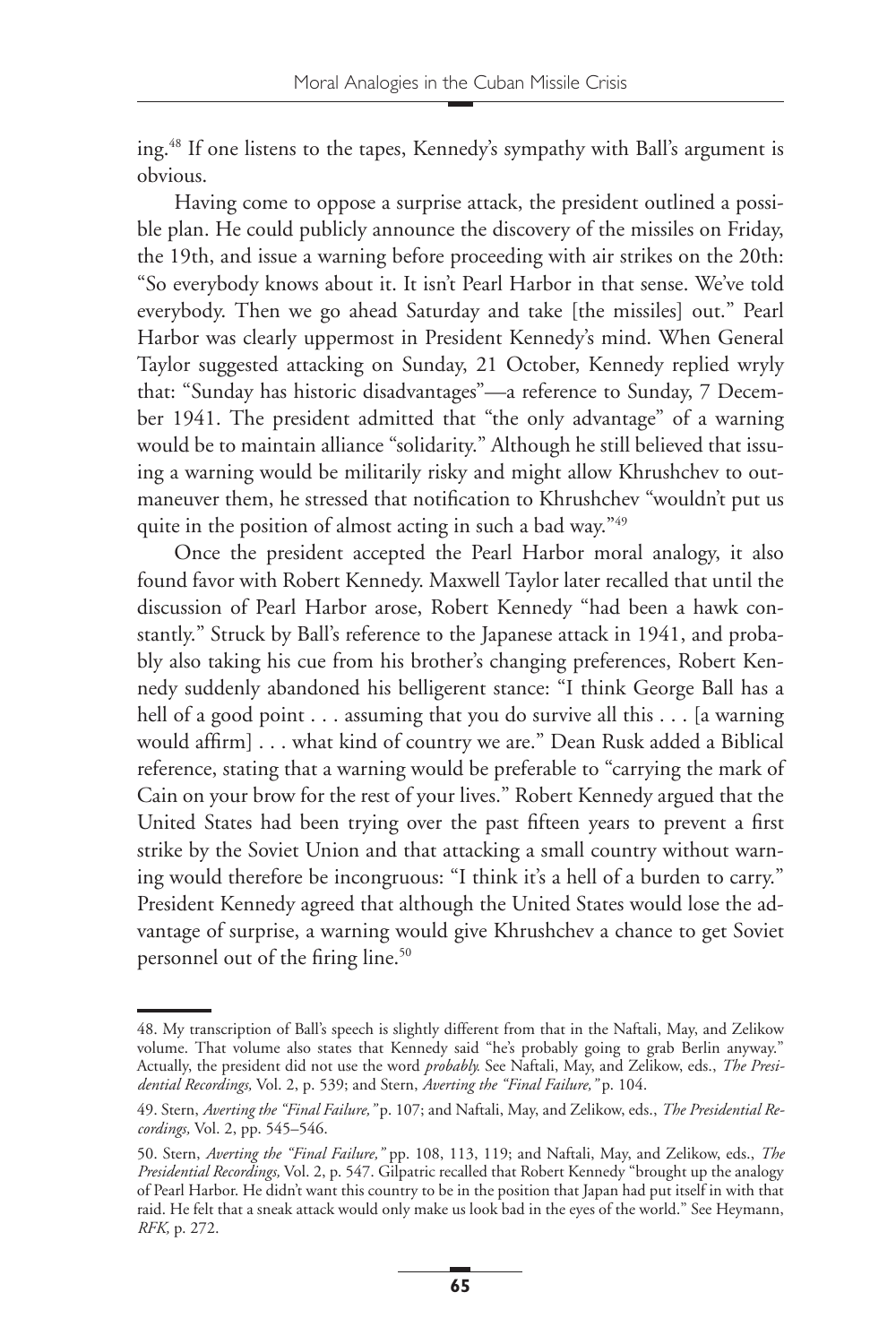As the meeting drew to a close, McNamara summarized "the only two courses of action that we are talking about": (1) a blockade; or (2) air strikes *after* a warning to Khrushchev. The surprise attack option, which only recently had been the consensus approach, had been eliminated. Sorensen remarked to Kennedy that "there has been general though not unanimous agreement that you are likely to be making some kind of representation to Khrushchev ahead of time, maybe very shortly ahead of time." The president replied: "Yes. Well, we have to have . . . certainly to [contact] Khrushchev. We have to decide how much time in advance [of the attack] we'd do it or whether I would make [a] public statement."<sup>51</sup> Overall, by the end of the meeting the general tone was considerably more cautious. The discussion reflected a greater sense of the need for restraint. Officials pointed out that air strikes might not destroy all the missiles and could even provoke a crash effort to launch the surviving MRBMs. They also warned that in the event of a surprise attack the Soviet Union might respond elsewhere, and the United States would achieve global infamy.

After the meeting, Acheson met with President Kennedy and urged immediate surgical air strikes. The president countered that this action would be "Pearl Harbor in reverse." Acheson called the analogy "silly," and in a reference to Robert Kennedy and Ball, Acheson remarked: "I know where you got that. . . . It is unworthy of you to talk that way." The former secretary of state chided John Kennedy for repeating "his brother's clichés."52

On Friday, 19 October, the JCS and Dean Acheson set out the case for swift air strikes, although they accepted that the "political disabilities" of this option might require some sort of warning to maintain alliance cohesion. In response, with the president absent, Robert Kennedy paced the room, arguing that he now supported a blockade. Earlier that morning, during discussions at the State Department, Robert Kennedy was still toying with the idea of an attack, but now he was firmly against this course of action.<sup>53</sup> According to Ralph Meeker, who wrote the minutes,

<sup>51.</sup> Stern, *Averting the "Final Failure,"* p. 112; and Naftali, May, and Zelikow, eds., *The Presidential Recordings,* Vol. 2, p. 557, 562. The transcript in *The Presidential Recordings* (p. 562) contains an important error. According to the transcript, Kennedy said, "We have to decide in advance we'd do it," implying that the decision to offer a warning to Khrushchev had yet to be made. But in fact Kennedy said: "We have to decide *how much time* in advance we'd do it," meaning that the decision to offer a warning had been made; the issue left was how much time there would be between the warning and air strikes. Another less important error features in Sorensen's comment before Kennedy spoke, in which Sorensen considered what kind of warning to offer Khrushchev: "Were it a letter, what will be a satisfactory answer?" *The Presidential Recordings* (p. 562) states that Sorensen then concluded, "And soon," but he actually concluded "And so on."

<sup>52.</sup> Dean Acheson, "Dean Acheson's Version of Robert Kennedy's Version of the Cuban Missile Crisis," *Esquire,* Vol. 71, No. 2 (February 1969), pp. 76–77.

<sup>53.</sup> Fursenko and Naftali, *"One Hell of a Gamble,"* p. 234.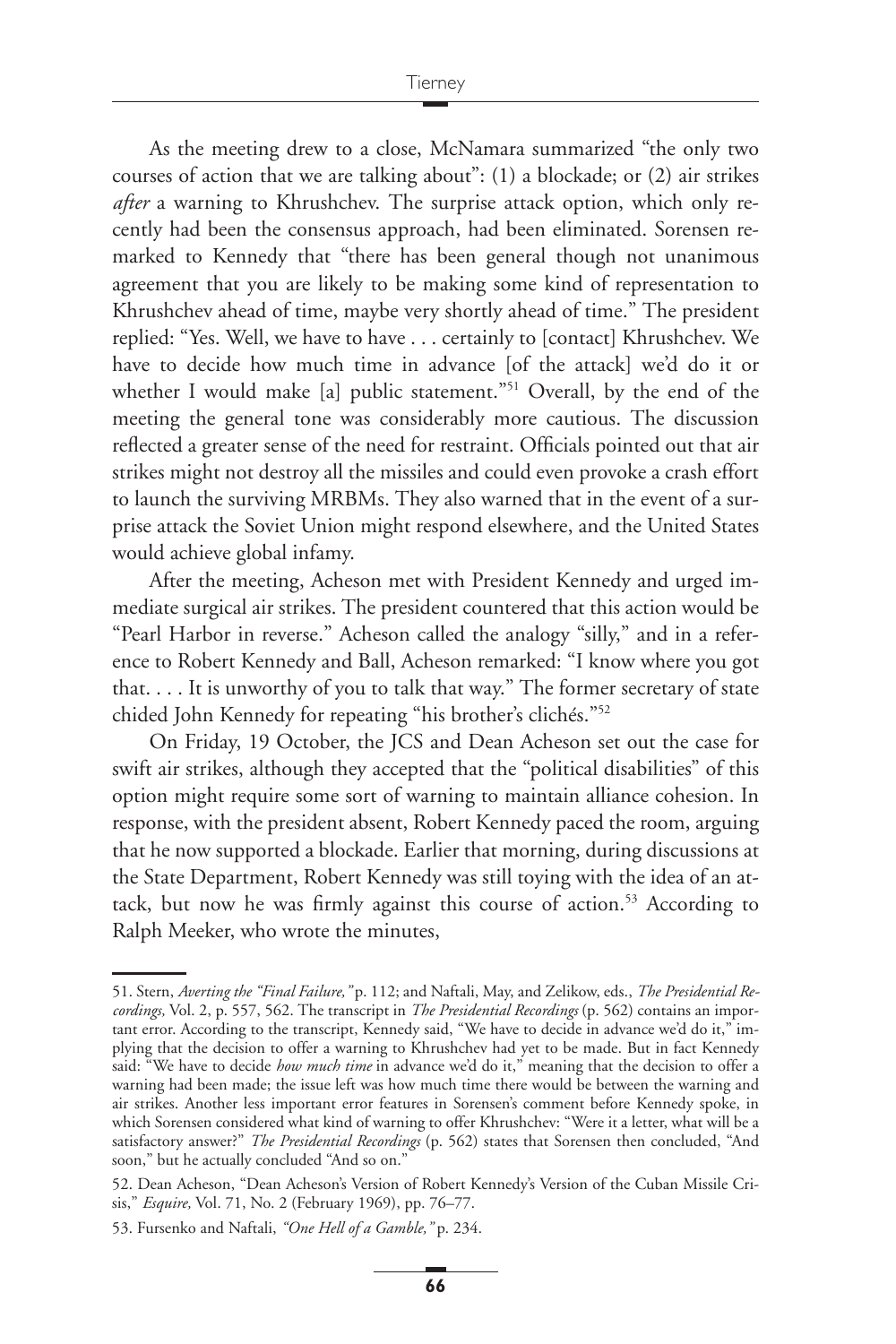[Robert Kennedy] thought it would be very, very difficult indeed for the President if the decision were to be for an air-strike, with all the memory of Pearl Harbor and with all the implications this would have for us in whatever world there would be afterward. For 175 years we had not been that kind of country. A sneak attack was not in our traditions.

Although Robert Kennedy stressed that the administration had to deal with the Soviet threat right away, he wanted to gain the support of the Organization of American States and to give Khrushchev an opportunity to pull back. A surprise attack, he insisted, would be unacceptable. Douglas Dillon later claimed that he had been convinced by Robert Kennedy's speech—indeed he thought the whole ExComm had been persuaded by it, with a couple of exceptions.54 The reality, however, was not quite that simple.

On Saturday, 20 October, the tenor of the discussions initially shifted in a more hawkish direction. The president worried that the missile threat would increase each day, and he again broached the possibility of air strikes, albeit with a few hours' notice so that Soviet personnel could leave the vicinity. His brother supported a mixture of blockade followed by air strikes to avoid a Pearl Harbor-style attack. The president himself finally swung around in support of the blockade, which despite some difficulties would buy time and keep more options open. A CIA report also suggested that eight nuclear missiles in Cuba might already be operational, raising the stakes for any U.S. strike. Secretary of State Rusk immediately agreed with the president—a sudden attack had no support in law or morality and therefore had to be ruled  $011t.^{55}$ 

By the time the ExComm met on Monday, 22 October, in the final hours before President Kennedy publicly announced the U.S. response, Robert Kennedy was even more strongly opposed to immediate air strikes. He indicated on Sunday to the president that such a move "would be a Pearl Harbor type of attack" and would provoke an unpredictable response from Moscow,

<sup>54.</sup> Stern, *Averting the "Final Failure,"* p. 121; *FRUS,* 1961–1963, Vol. XI, pp. 116–122; Naftali, May, and Zelikow, eds., *The Presidential Recordings,* Vol. 2, pp. 599–601; and May and Zelikow, *The Kennedy Tapes,* p. 189; Schlesinger, Jr., *Robert Kennedy,* pp. 509–510. Dillon recalled that Robert Kennedy said "We've got to look at history over its length. We never want it said that the United States did the very same thing that we so resented when the Japanese did it to us in 1941. And it would be much worse since we are so much larger and stronger than Cuba." See James W. Hilty, *Robert Kennedy: Brother Protector* (Philadelphia: Temple University Press, 1997), p. 446. Robert Kennedy was also reported as saying on Friday evening, "from here on out, if we make a surprise attack, we will be accused of another Pearl Harbor." Fursenko and Naftali, *"One Hell of a Gamble,"* p. 234. At the Friday meetings, Robert Kennedy was following the president's orders to forge a consensus for the blockade while the president was away on a campaign trip. See Stern, *Averting the "Final Failure,"* p. 130.

<sup>55.</sup> Naftali, May, and Zelikow, eds., *The Presidential Recordings,* Vol. 2, pp. 601–607; Stern, *Averting the "Final Failure,"* pp. 134–135; May and Zelikow, *The Kennedy Tapes,* pp. 194–198; "Transcript of a Meeting at the White House," 19 October 1962, in *FRUS,* 1961–1963, Vol. XI, pp. 126–136; and Fursenko and Naftali, *"One Hell of a Gamble,"* pp. 234–235.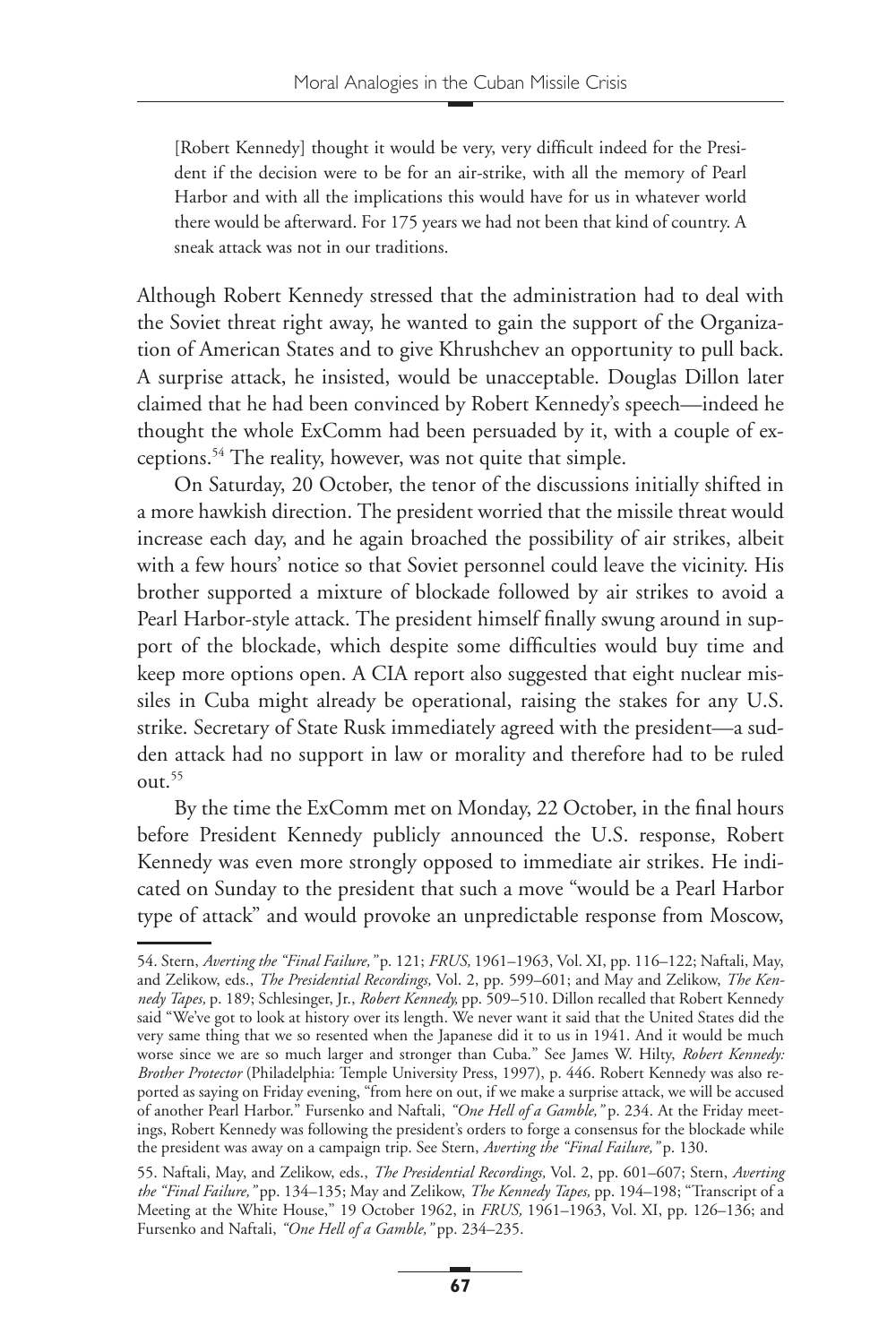with the possibility of escalation to nuclear war. A blockade would avoid these problems and leave more options open. Robert Kennedy privately noted that the two main reasons the United States had decided against a surprise attack were, first, Pearl Harbor, and second, doubts about destroying all the missiles: "Recognize military problems giving warning [before any air strikes], but Pearl Harbor would have been such a shock that busted alliance." The president affirmed that he had given up the idea of a quick strike the previous morning: "it looked like we would have all the difficulties of Pearl Harbor and not have finished the job." These difficulties would include a "nearly fatal" shock to the Western alliance.<sup>56</sup> Later, when President Kennedy talked to members of Congress, he asserted that he had chosen a blockade because he could not be sure of destroying all the missiles: "you would do the Pearl Harbor attack and you'd only get half."57

The Pearl Harbor analogy was used that same day in a third sense: as a factor to emphasize when explaining the administration's policy to Congress and the American public. According to Robert Kennedy, the administration could argue that air strikes were "just not considered on the basis of the fact that we couldn't have the Pearl Harbor kind of operation, rather than go into all the details of why it would not" be practical. Rusk suggested saying that the bombing was "not done" rather than "not considered," which the president agreed was "fair enough."58

Not everyone at the ExComm meeting used the Pearl Harbor analogy, however. Adlai Stevenson favored a negotiated settlement from the start but did not base his position on moral concerns about a surprise attack. Rather, he stressed the risk of starting a world war.<sup>59</sup> Dean Acheson was harshly critical about the relevance of moral analogies with Pearl Harbor. In 1969, Acheson summarized his thinking:

[A]t Pearl Harbor the Japanese without provocation or warning attacked our fleet thousands of miles from their shores. In the present situation, the Soviet Union had installed ninety miles from our coast—while denying they were doing so—offensive weapons that were capable of lethal injury to the United States. This they were doing a hundred and forty years after the warning given in

<sup>56.</sup> *FRUS,* 1961–1963, Vol. XI, p. 140; Naftali, May, and Zelikow, eds., *The Presidential Recordings,* Vol. 3, p. 43; Stern, *Averting the "Final Failure,"* pp. 151–152; May and Zelikow, *The Kennedy Tapes,* p. 207, 230; and Thomas, *Robert Kennedy,* p. 219.

<sup>57.</sup> Stern, *Averting the "Final Failure,"* p. 168; and Naftali, May, and Zelikow, eds., *The Presidential Recordings,* Vol. 3, p. 79.

<sup>58.</sup> Stern, *Averting the "Final Failure,"* p. 156; and Naftali, May, and Zelikow, eds., *The Presidential Recordings,* Vol. 3, pp. 51–57.

<sup>59.</sup> May and Zelikow, *The Kennedy Tapes,* pp. 118, 198–199.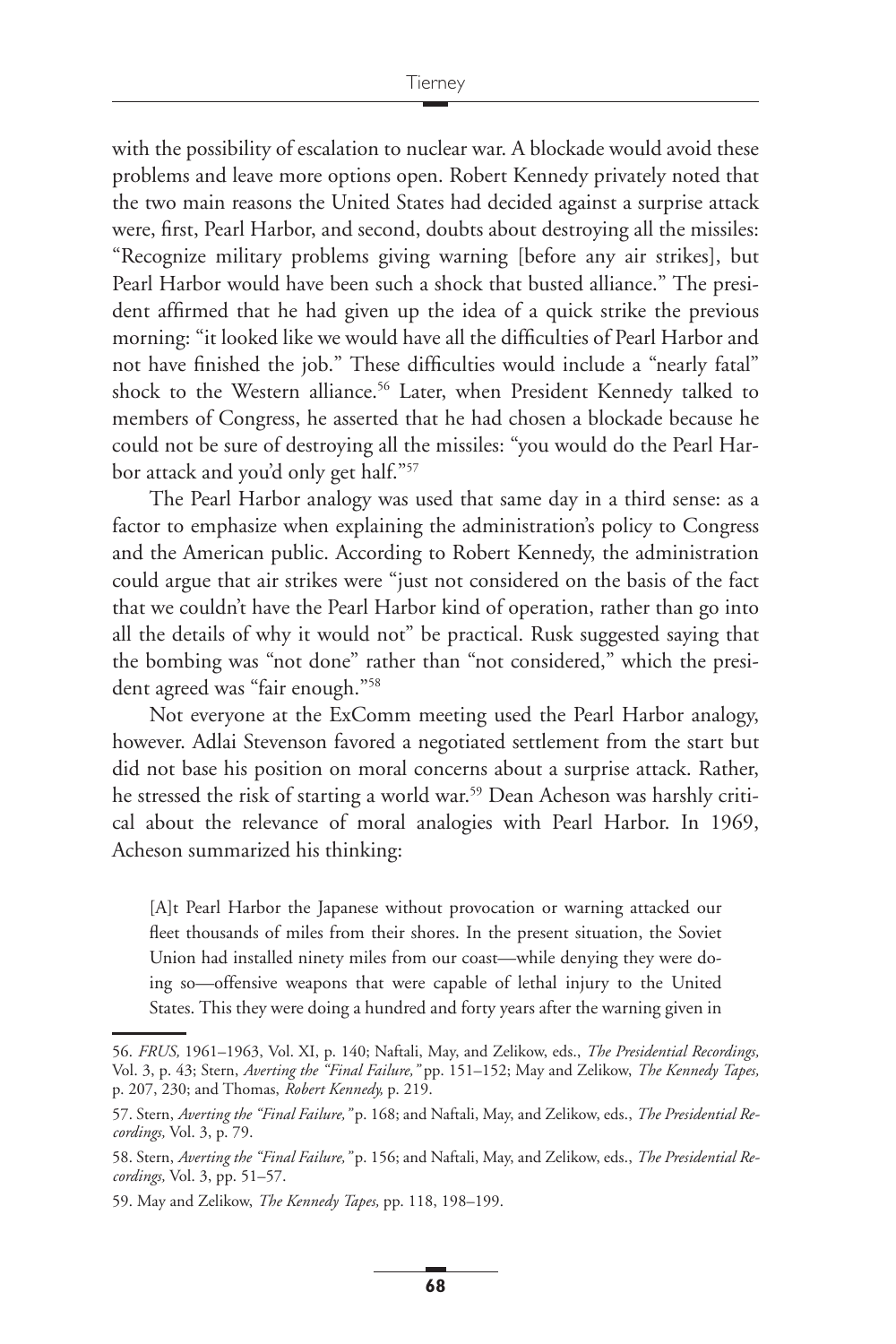[the Monroe Doctrine]. . . . How much warning was necessary to avoid the stigma of "Pearl Harbor in reverse"?<sup>60</sup>

Despite the frequent invocation of Pearl Harbor during the discussions from 16 to 22 October, the moral analogy (and most other historical analogies) suddenly disappeared from the ExComm deliberations. Having focused intensely on the crisis for more than a week, the ExComm members came to regard the situation as largely unique and felt less need to search for historical reference points.<sup>61</sup>

Robert Kennedy later wrote a memoir of the crisis, *Thirteen Days,* published posthumously in 1968. The book was written with the help of Theodore Sorensen as part of Kennedy's election campaign, and its depiction of the role of the Pearl Harbor analogy in the Cuban missile crisis is often at stark odds with the record in the Kennedy tapes. The book claims that on the first day of the crisis the Attorney General gave President Kennedy a note about potential U.S. air strikes: "I now know how Tojo felt when he was planning Pearl Harbor."62 Robert Kennedy then supposedly backed McNamara's proposal for a blockade, overruling the Joint Chiefs' preference for air strikes. *Thirteen Days* then reports that when Dean Acheson pressed for air strikes, Robert Kennedy rebuffed him:

Whatever validity the military and political arguments were for an attack in preference to a blockade, America's traditions and history would not permit such a course of action. Whatever military reasons [Dean Acheson and others] could marshal, they were nevertheless, in the last analysis, advocating a surprise attack by a very large nation against a very small one. This, I said, could not be undertaken by the U.S. if we were to maintain our moral position at home and around the globe. Our struggle against Communism throughout the world was far more than physical survival—it had as its essence our heritage and our ideals, and these we must not destroy.<sup>63</sup>

The tape recordings of the ExComm meetings underscore how fanciful this depiction is. In reality, Robert Kennedy at the start of the crisis was bellicose and confrontational—strikingly different on occasion from the romanticized image in *Thirteen Days.*

<sup>60.</sup> Acheson, "Dean Acheson's Version of Robert Kennedy's Version of the Cuban Missile Crisis," pp. 76–77; Walter Isaacson and Evan Thomas, *The Wise Men* (New York: Simon and Schuster, 1986), p. 622; Schlesinger, Jr., *Robert Kennedy,* p. 508; Neustadt and May, *Thinking in Time,* p. 7; and Reeves, *A Question of Character,* p. 378.

<sup>61.</sup> May and Zelikow, *The Kennedy Tapes,* p. 700.

<sup>62.</sup> Kennedy, *Thirteen Days,* p. 25.

<sup>63.</sup> Ibid., p. pp. 30–31.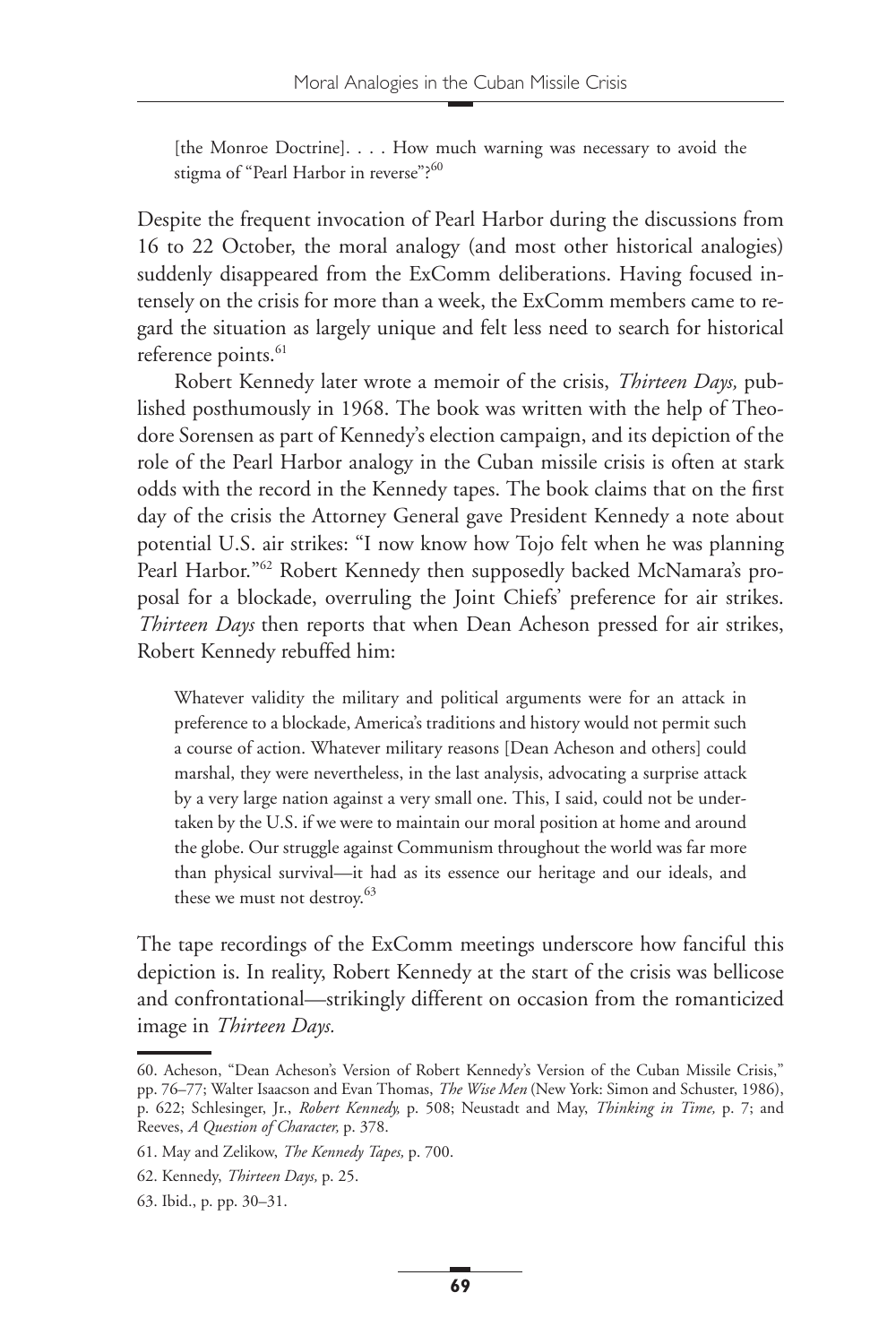Forty years later, the Pearl Harbor analogy was revived in the debates over the U.S. response to the September 2001 terrorist attacks, preemptive or preventive war, and the decision to invade Iraq. For many Americans, the attacks on the World Trade Center and the Pentagon seemed to parallel Pearl Harbor, notably the element of surprise and the intelligence failure.<sup>64</sup> On the evening of 11 September, President George W. Bush wrote in his diary: "the Pearl Harbor of the 21st century took place today."<sup>65</sup> The Bush administration invoked Pearl Harbor to argue for an offensive strategy against terrorists and tyrants—a strategy that would require the United States to act preemptively or even preventively.<sup>66</sup> On the anniversary of Pearl Harbor on 7 December 2001, Bush commented: "What happened at Pearl Harbor was the start of a long and terrible war for America. Yet out of that surprise attack grew a steadfast resolve that made America freedom's defender." Drawing a parallel with his own proclaimed war on terrorism, Bush remarked: "The terrorists are the heirs to fascism. . . . Like all fascists the terrorists cannot be appeased; they must be defeated."67

Whereas the Bush administration drew a parallel between the terrorists and the fascists of World War II, opponents of the 2003 war in Iraq sometimes likened the United States to the Japanese in 1941. The Pearl Harbor moral analogy was used by critics of the Bush administration to suggest that a preventive attack would be as morally wrong for Washington in 2003 as it had been for Tokyo in 1941. Arthur Schlesinger, Jr., who had been an adviser to President Kennedy, made precisely this point when voicing his opposition to the Iraq War:

Preventive war, anticipatory self-defense, was the doctrine with which the Japanese justified Pearl Harbor. FDR, an earlier American president, said that it was a date that will live in infamy. And now the Bush doctrine is a doctrine of preventive war, which makes America the self-appointed world's judge, jury and executioner.

Such attacks, Schlesinger claimed, would be "Pearl Harbor in reverse."68 Similarly, Senator Edward Kennedy in 2002 noted Robert Kennedy's use of the

<sup>64.</sup> Rosenberg, *A Date Which Will Live,* p. 2.

<sup>65.</sup> Bob Woodward, *Bush at War* (New York: Simon and Schuster, 2002), p. 37.

<sup>66.</sup> Preemptive wars are fought against an immediate threat while preventive wars are fought against distant threats. The Bush administration's 2002 National Security Strategy argued that current threats are so dangerous that the United States should "not hesitate to act alone, if necessary, to exercise our right of self-defense by acting pre-emptively." See The White House, *National Security Strategy of the United States,* Washington, DC, 2002.

<sup>67.</sup> George Bush, "Remarks by the President on the U.S.S. Enterprise on Pearl Harbor Day," 7 December 2001, speech text distributed by The White House.

<sup>68.</sup> Brian Braiker, "Pearl Harbor in Reverse," *Newsweek,* 22 March 2003, p. 41.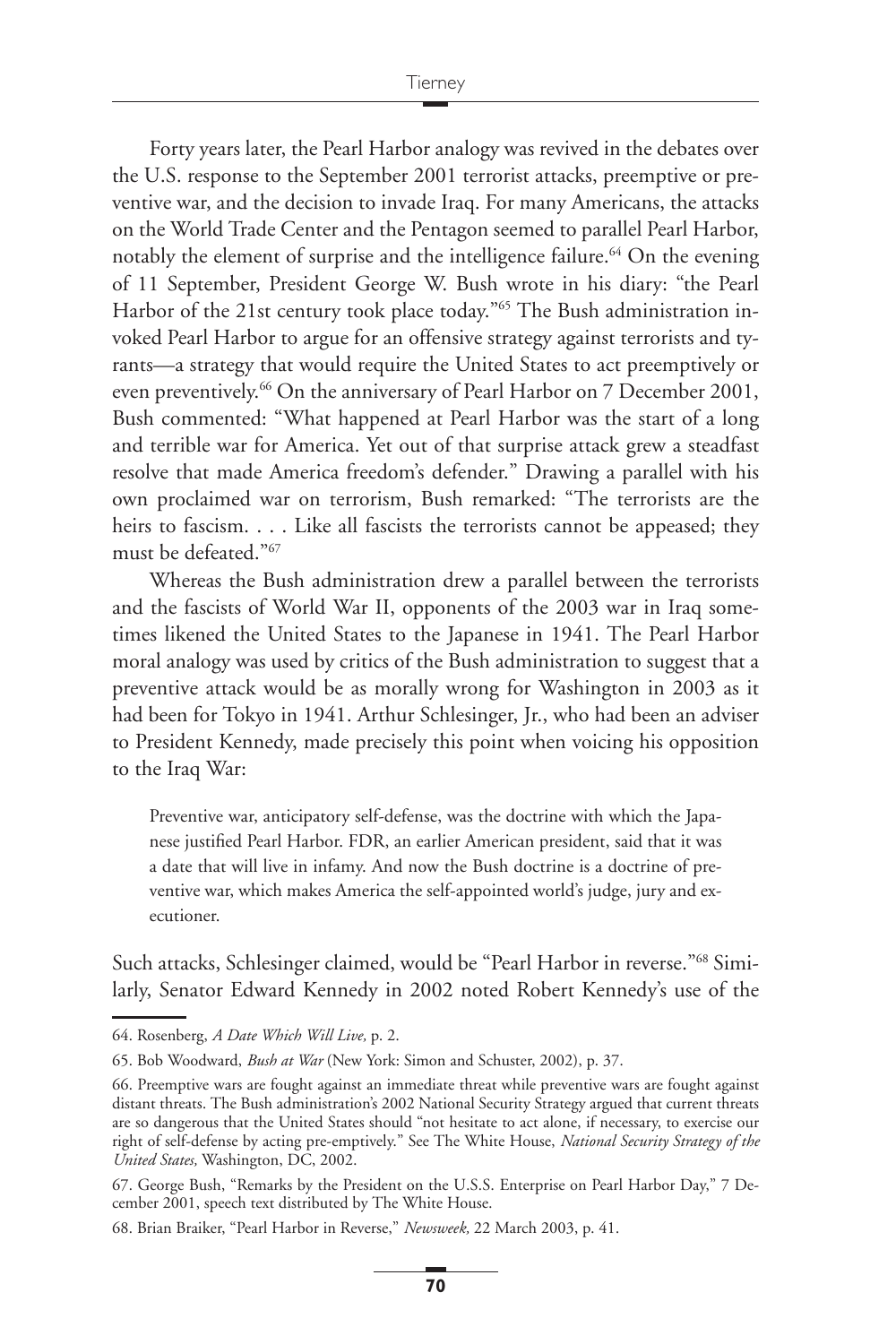Pearl Harbor moral analogy in 1962: "Earlier generations of Americans rejected preventive war on the grounds of both morality and practicality, and our generation must do so as well."69

Although both the ExComm in 1962 and critics of the Iraq War in 2002–2003 invoked the "Pearl Harbor in reverse" moral analogy, they were drawing different parallels with Japanese behavior in 1941, which involved the launching of a surprise attack for preventive reasons. In 1962 the Ex-Comm was concerned about the potential immorality of a surprise attack, whereas in 2002–2003 Arthur Schlesinger and Edward Kennedy focused on what they deemed the immorality of preventive wars. The U.S. strikes against Iraq in March 2003 obviously were not a surprise. Indeed, they were one of the most telegraphed invasions in history. Hence, that aspect of the Pearl Harbor analogy never came into play.

#### **Conclusions**

This article raises a number of questions. Where did the proponents of the Pearl Harbor moral analogy locate the source of normative concern: at the individual, domestic, or international level? Was the analogy primarily used as a rhetorical device, or was it an independent variable shaping actors' preferences? What does the case suggest about the wider use of moral analogies? Was this an example of the wise use of history?

McElroy argued that morality can influence foreign policy via three pathways: individual conscience, domestic public opinion, and world opinion.<sup>70</sup> During the Cuban missile crisis, the Pearl Harbor moral analogy took the first and third pathways: individual conscience and world opinion. George Ball, and later Robert Kennedy, were opposed in principle to surprise attacks similar to Pearl Harbor. Concern also existed that a surprise attack would produce global outrage at the United States, with negative consequences for U.S. foreign policy. President Kennedy's views were shaped through both of these channels. He claimed that a surprise attack would put the United States into the position of "acting in such a bad way."71 Kennedy was also sensitive to the potential deterioration of America's global image if it launched air strikes without warning.<sup>72</sup> But there is little evidence that he or other policymakers

<sup>69. &</sup>quot;Senator Edward M. Kennedy's Induction Remarks," American Academy of Arts and Sciences, 5 October 2002.

<sup>70.</sup> McElroy, *Morality and American Foreign Policy.*

<sup>71.</sup> Stern, *Averting the "Final Failure,"* p. 107; and May and Zelikow, *The Kennedy Tapes,* pp. 148– 151.

<sup>72.</sup> Stern, *Averting the "Final Failure,"* p. 100.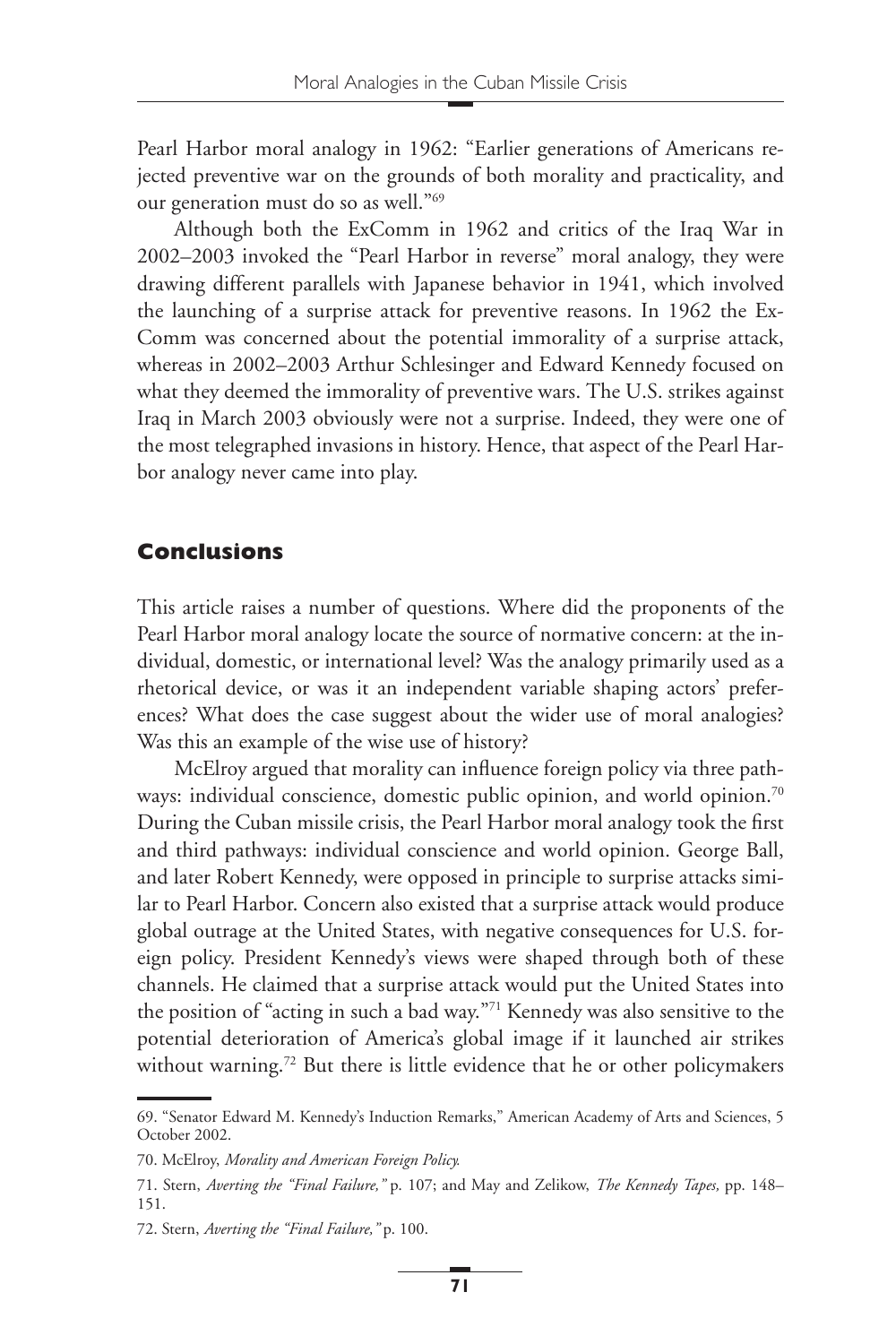were worried about the domestic consequences of surprise air strikes. On the contrary, their main fear at home, as repeatedly expressed in the ExComm, was that the blockade would be perceived as being too weak a response.<sup>73</sup>

The Kennedy tapes reveal that the Pearl Harbor moral analogy had a major causal impact during the first week of the crisis. By 22 October the air strike option (especially strikes without any warning) had been branded the "Pearl Harbor" option. The ethical parallel with Pearl Harbor was repeatedly invoked in a coherent and consistent manner, and on each occasion it tended to frame the subsequent discussion. Every time a surprise air strike was compared to the Japanese actions in 1941 the analogy unsettled the ExComm. Surprisingly, the moral parallel between air strikes and Pearl Harbor was never openly questioned within the ExComm meetings, even by those whose arguments the analogy undermined (although Dean Acheson did criticize the relevance of Pearl Harbor on at least one occasion outside the ExComm).<sup>74</sup> Although the historical parallel was used in part for advocacy and justification, the evidence strongly suggests that the analogy's chief exponents, such as Ball, Robert Kennedy, and John Kennedy, believed in its essential truth. President Kennedy cited the analogy in the ExComm discussions, in a private conversation with Dean Acheson, and in a meeting with members of Congress. The perceived lessons of Pearl Harbor helped policymakers comprehend the moral nature of the air strike option and the likelihood of subsequent global infamy. Members of the ExComm exhibited a range of concerns about a surprise attack: the fear of killing Soviet troops or civilians, the irreversibility of an attack, the possibility of escalation, personal guilt, and international repercussions. The Pearl Harbor analogy tied many of these disparate arguments together into a highly salient formulation. In doing so, the analogy made an ambiguous moral argument against surprise attacks far more powerful.

The Pearl Harbor moral analogy was crucial in spurring the ExComm to reject the option of an air strike without warning. Before the introduction of the Pearl Harbor analogy on Thursday, 18 October, President Kennedy had been wary of issuing a warning, for fear that Khrushchev might use the opportunity to outmaneuver him, threaten Berlin, hide the missiles, or prepare them for launch. After Ball's remarks (and McNamara's claim that the United States could probably keep track of Soviet missiles after any warning), the president's position changed dramatically. He suggested that if the adminis-

<sup>73.</sup> Naftali, May, and Zelikow, eds., *The Presidential Recordings,* Vol. 2, p. 605; and Stern, *Averting the "Final Failure,"* p. 152. Dean Rusk did, however, argue on 18 October that an initial consultation with Khrushchev would help to convince Americans that military force was a last resort. See Naftali, May, and Zelikow, eds., *The Presidential Recordings,* Vol. 2, p. 523.

<sup>74.</sup> Many of the same figures were critical of the use of historical analogies in the Vietnam War decision-making process. See Khong, *Analogies at War,* p. 134.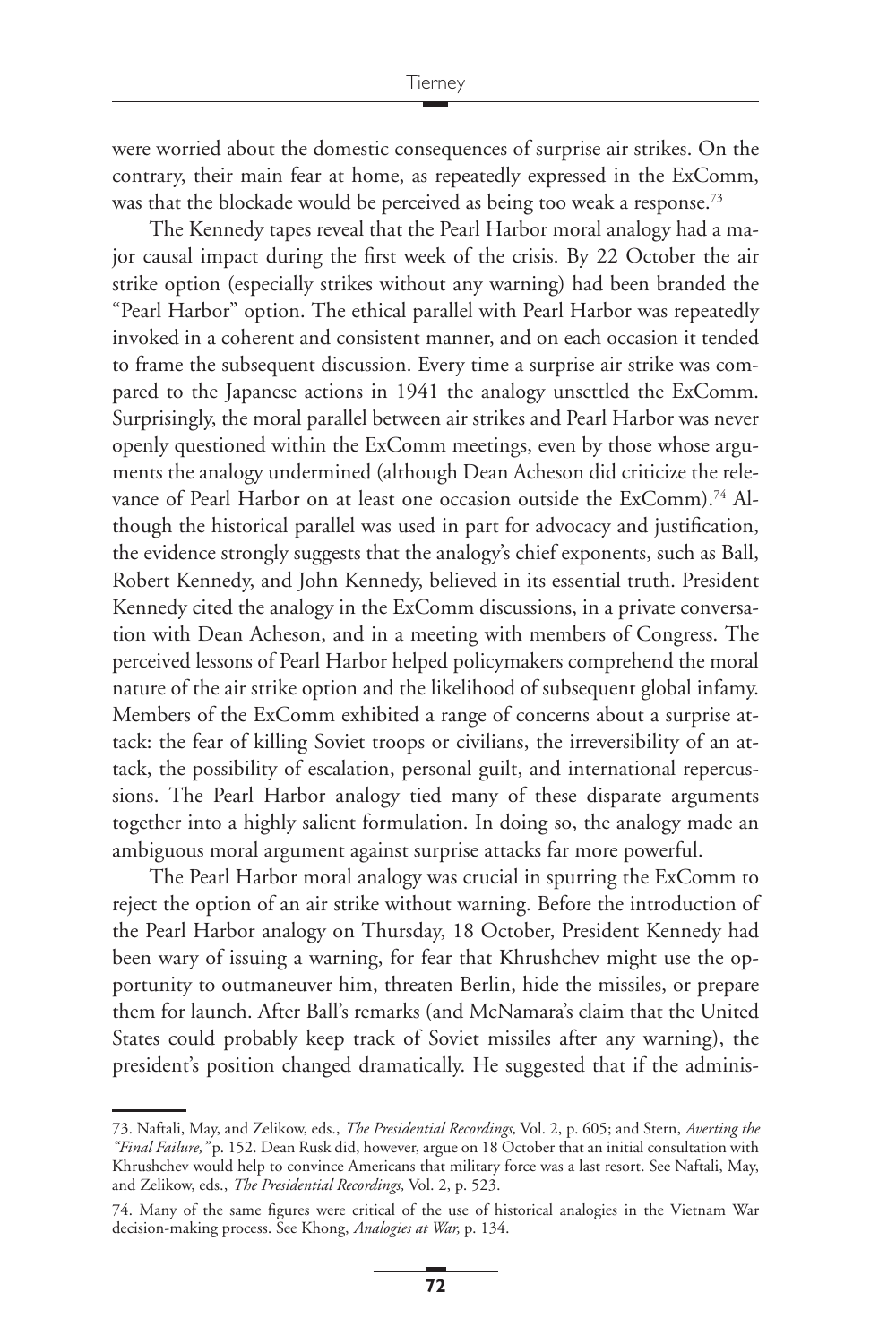tration issued a warning on Friday (the 19th) before air strikes began on Saturday, this would ensure that "it isn't Pearl Harbor."75 A few hours later, Kennedy repeated the Pearl Harbor argument to Dean Acheson. The president acknowledged the military disadvantages of a warning, but by this point he was convinced that it was the best policy, and he never again seriously entertained a surprise attack.<sup>76</sup>

The Pearl Harbor analogy had a far-reaching impact on Robert Kennedy, whose position underwent a remarkable shift from the cynicism of his "sink the *Maine*" comment to his later idealistic moralism. The tapes suggest that despite his initial bellicosity, he came to accept and internalize the moral parallel between air strikes and Pearl Harbor. Robert Kennedy was not a dove who latched onto the Pearl Harbor analogy merely as a rhetorical device. Rather, he was a hawk who altered his position largely because of the Pearl Harbor analogy. Most writers attribute a major role to Robert Kennedy in shaping the ExComm discussions, especially at the meetings when President Kennedy was absent (where Robert Kennedy would often be circulating ideas at his brother's behest).<sup>77</sup> Robert Kennedy's speech on Friday, 19 October, played a considerable role in firming up the blockade position at a time when the JCS, Acheson, Bundy and others were mobilizing for an attack on the missile sites. McNamara later argued that Robert Kennedy's arguments against a Pearl Harbor–style strike had been important in swinging the president toward the quarantine.78 Douglas Dillon also switched his position to a large extent because of the Pearl Harbor analogy. McCone, for his part, had been worried about the "Pearl Harbor" implications of a surprise attack from the start.79

The impact of the Pearl Harbor moral analogy—first on McCone and Ball, then on President Kennedy and Robert Kennedy, and later on Dillon, Rusk, McNamara, and others—suggests that it was a sufficient condition to eliminate the option of a surprise air strike. Even in the absence of other factors, ethical parallels with 1941 would have been enough to prevent a surprise attack. It is more difficult to demonstrate that the moral analogy was a necessary condition for the decision to issue a warning (i.e. that in the absence of the moral analogy, the United States would not have decided to abandon the surprise attack option). The desire to allow Soviet personnel to evacuate the

<sup>75.</sup> Stern, *Averting the "Final Failure,"* p. 107; and May and Zelikow, *The Kennedy Tapes,* pp. 148– 151.

<sup>76.</sup> Stern, *Averting the "Final Failure,"* p. 151.

<sup>77.</sup> Thomas, *Robert Kennedy,* p. 214.

<sup>78.</sup> Schlesinger, Jr., *Robert Kennedy,* p. 511.

<sup>79.</sup> Lawrence Freedman, *Kennedy's Wars: Berlin, Cuba, Laos and Vietnam* (New York: Oxford University Press, 2000), p. 179.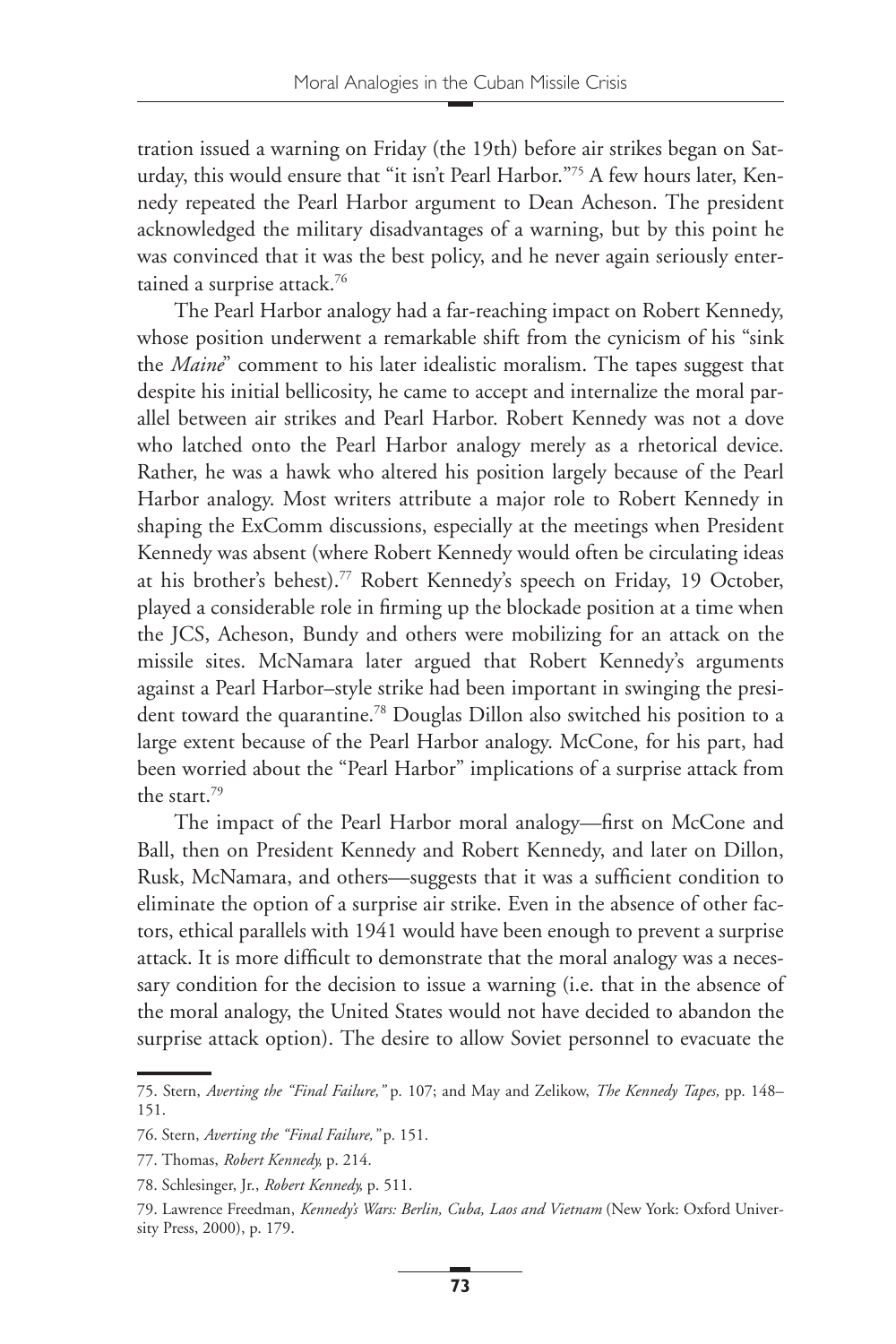target areas was another factor that might have been sufficient to avert a surprise attack, with or without the moral analogy.<sup>80</sup> Even if no one had mentioned Pearl Harbor, the ExComm would have worried about the potential wider political repercussions of air strikes. On the other hand, if the analogy had not been invoked, the participants would probably not have drawn such a stark moral-political line between an air strike with a warning and one without.

If the Pearl Harbor moral analogy was a sufficient condition to eliminate the option of a surprise attack, what role did it play in undermining the option of an air strike *with* a warning and thereby encouraging the decision for a blockade? Memories of Pearl Harbor were by no means the only factor that favored a blockade. President Kennedy raised doubts about the likely success of air strikes and about possible Soviet responses. As he told the JCS on 19 October, the blockade offered a degree of control, helping to avoid escalation to nuclear war.81 John Kennedy's caution and his desire to keep options open, as well as his willingness to examine how things looked from the other side, were personal traits largely independent of historical analogies.

Nevertheless, the Pearl Harbor parallel proved to be an important causal factor in the decision to introduce a blockade. The rejection of a surprise attack placed the next option—an attack preceded by a warning—in the spotlight. The strategic difficulties attending this course of action in turn pushed the administration toward the quarantine. Although a surprise U.S. attack could, at least in theory, have been a surgical strike against the missile sites, any warning to the Soviet Union would have necessitated a much larger-scale assault to counter the expected mobilization of Cuban air defenses. President Kennedy was well aware that the larger the attack became, the greater the risk of Soviet retaliation. From the start he favored the most limited strike possible.82 Furthermore, one of the major U.S. concerns was whether an air strike would destroy all the missile sites. Air strikes after a warning would have offered fewer guarantees in this regard than a surprise attack. Moreover, the ExComm could only guess what Khrushchev would do in the interim between a warning and the first sorties. By eliminating the most effective air strike option in strategic terms—a surgical surprise attack—the Pearl Harbor analogy played an important causal role in eliminating *all* air strike options and thereby facilitating the blockade.<sup>83</sup> In the absence of the moral analogy,

<sup>80.</sup> Stern, *Averting the "Final Failure,"* p. 107.

<sup>81.</sup> Ibid., p. 128.

<sup>82.</sup> Freedman, *Kennedy's Wars,* p. 179; Stern, *Averting the "Final Failure,"* p. 83; and Naftali, May, and Zelikow, eds., *The Presidential Recordings,* Vol. 2, pp. 599–601.

<sup>83.</sup> For a theoretical discussion of the role of policy alternatives in decision-making, see Amy Oakes,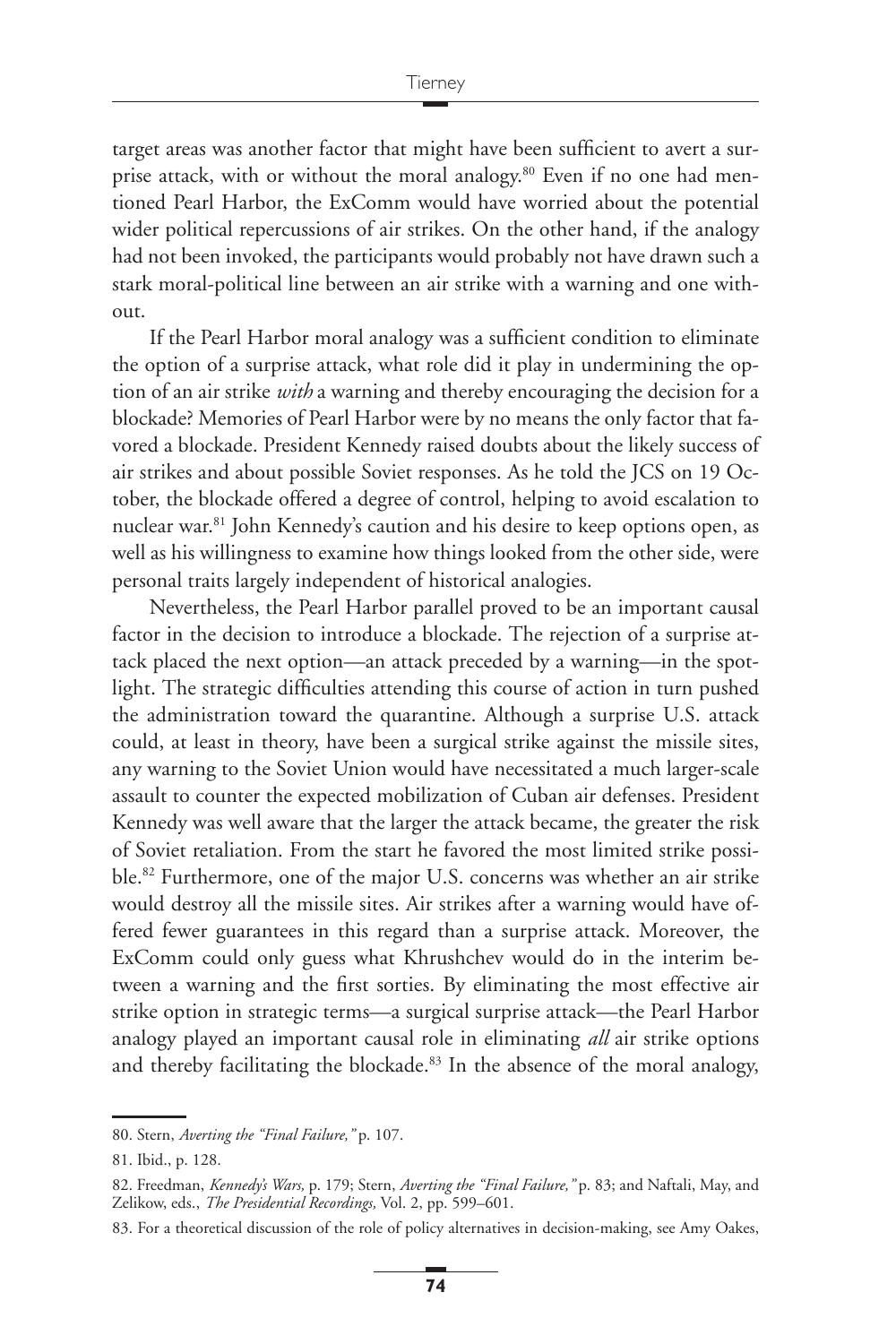the choice might have come down to a surprise attack versus a blockade, making the air strike option much more attractive.

This case supports Yuen Foong Khong's argument that historical analogies are used not only to justify decisions but also to make them, most notably in the process of rejecting options (in this case the rejection first of an air strike without warning and then of an air strike before the blockade). Moral analogies are intellectual devices that can bring ethical concerns into policymaking, even when vital national interests are at stake. As discussed earlier, the effectiveness of a moral analogy depends on a range of variables, including the clarity or ambiguity of the moral argument, the nature of the foreign policy issue under question, the similarity between the cases, and the salience of the analogous example. In the Cuban missile crisis, the moral norm against surprise attacks was not clear-cut, the high stakes involved in the crisis allowed only a limited role for morality, and the parallels between air strikes against Cuba and the Japanese attack on Pearl Harbor were only superficial. Nonetheless, the analogy still mattered; mainly, it appears, because of the extraordinary salience of Pearl Harbor. This finding suggests that the key variable shaping the impact of moral analogies is whether they focus on a striking event such as Pearl Harbor, the Holocaust, or the attacks on the World Trade Center and Pentagon. Pearl Harbor was still so resonant in 1962 that decision-makers applied a moral injunction against surprise attacks in the Cuban missile crisis, even though few if any of them regarded such a ban as a compelling wider ethical principle. To get a sense of the salience of Pearl Harbor in 1962, one can imagine a situation today in which the United States discussed a policy option that involved exploding an aircraft or targeting a tall building. The action might be abandoned simply because it bore some slight physical resemblance to the attacks of 11 September 2001.

Why was the moral analogy with Pearl Harbor more effective as an argument in 1962 than in 2003? First, Pearl Harbor was a far more resonant case in 1962. The event remains iconic but is not as salient for policymakers who were born after 1941. Second, prospective air strikes on Cuba bore some slight physical resemblance to the Japanese attack on Pearl Harbor, thus making the analogy more striking. The invasion of Iraq bore no physical resemblance at all to events in 1941, and thus the analogy was purely abstract. Third, in 1962 the moral analogy referred to the Japanese surprise attack, whereas in 2002–2003 critics of the Bush administration critics referred to Japan's preventive-war motivation. Pearl Harbor is infamous primarily because it was a surprise or "sneak" attack, not because of Japan's motivation for

<sup>&</sup>quot;States in Crisis: Understanding Government Responses to Domestic Unrest," Ph.D. Diss., Ohio State University, 2006.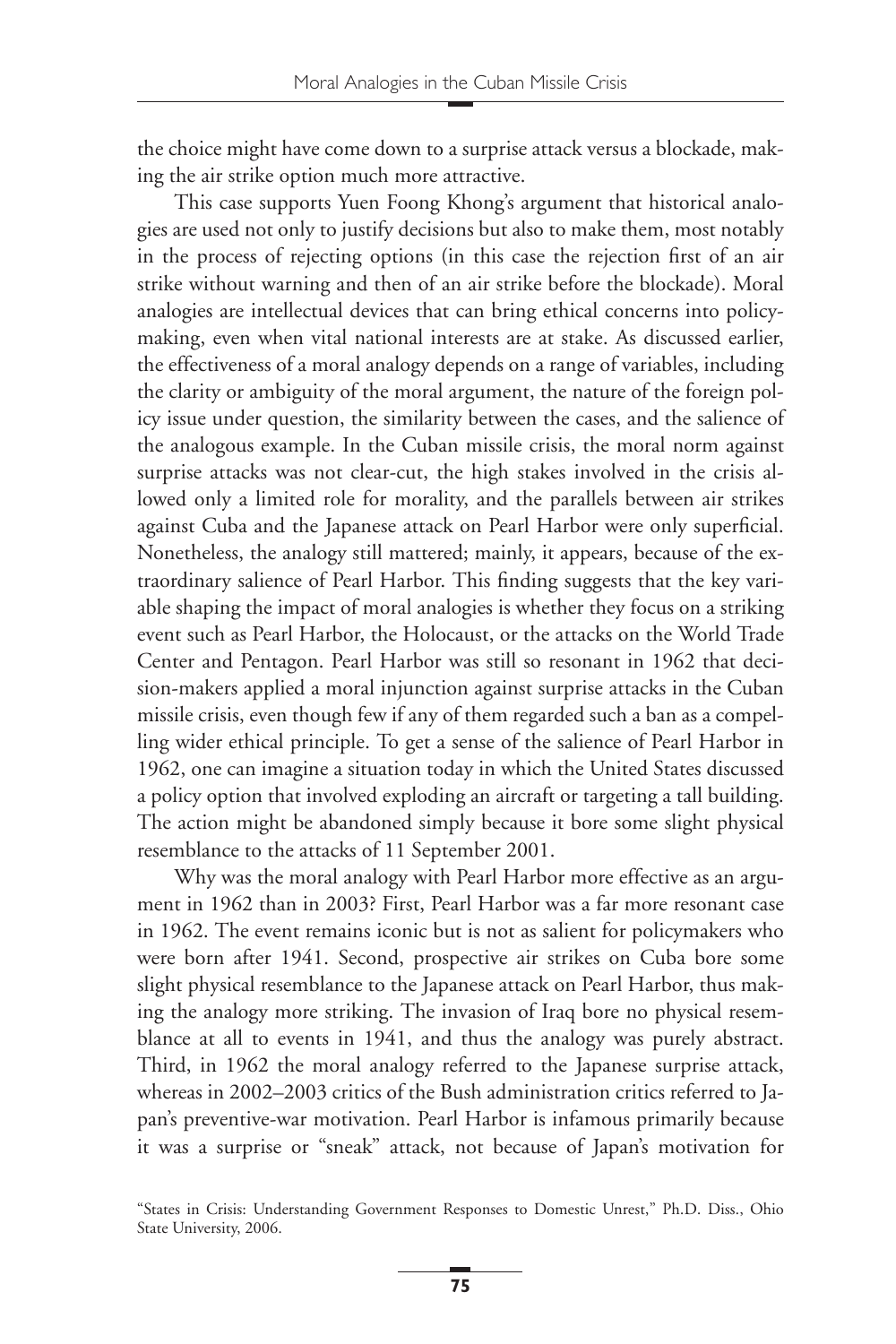fighting. If the Japanese had offered a clear warning or declaration of war before initiating an explicitly preventive conflict in 1941, the attack on Pearl Harbor would probably not have achieved the same degree of notoriety.

If, during the Cuban missile crisis, a comparatively weak moral norm against surprise attacks proved to be remarkably effective because of its association with a salient historical case, did this represent a successful use of history? Were air strikes against Pearl Harbor and Cuba in fact morally analogous?

Ernest May, Richard Neustadt, and Yuen Foong Khong all viewed the Cuban missile crisis as a positive instance of learning from the past.<sup>84</sup> However, we need to distinguish between the wisdom of a policy promoted by a particular argument and the strength of the argument itself. President Kennedy made a wise choice in deciding on the quarantine, but the moral parallel between air strikes against Cuba and Japan's attack on Pearl Harbor was superficial at most. In 1941, the Japanese struck first to provoke a wider war and achieve a dominant imperial position in East Asia. In 1962, the United States could have claimed a moral case for destroying the missiles with a proportionate attack, given the deceitful manner in which they were placed on the island, and perhaps also by invoking the Monroe Doctrine. Few international observers would have jumped to make the Pearl Harbor moral analogy, given its relative lack of salience outside the United States. Furthermore, the notion that countries had to give a formal warning before engaging in hostilities was not a universally accepted moral norm. A limited air strike would likely have provoked criticism, including from key allies such as Britain, but it seems far-fetched to suggest that this censure would have paralleled Japanese infamy.

What created a sense of moral equivalence between the projected air strikes against Cuba and Pearl Harbor was to a large extent the surface physical resemblance—in both cases, an attack from the sea with aircraft. Although the Kennedy brothers had supported aggressive covert actions (including plots to assassinate Castro) and a sneak attack by Cuban expatriates against Castro's regime over the previous eighteen months, these did not physically look like the handiwork of Tojo. Dean Acheson, whose hawkish preferences in the Cuban missile crisis might have sparked a disastrous war, nevertheless had a point in describing the Pearl Harbor parallel as a "thoroughly false and pejorative analogy."85 As Ernest May writes, when policymakers use analogies

<sup>84.</sup> Neustadt and May, *Thinking in Time,* pp. 1–17; and Khong, *Analogies at War,* pp. 5, 30.

<sup>85.</sup> Acheson, "Dean Acheson's Version of Robert Kennedy's Version of the Cuban Missile Crisis," p. 76; and Schlesinger, Jr., *Robert Kennedy,* p. 508.